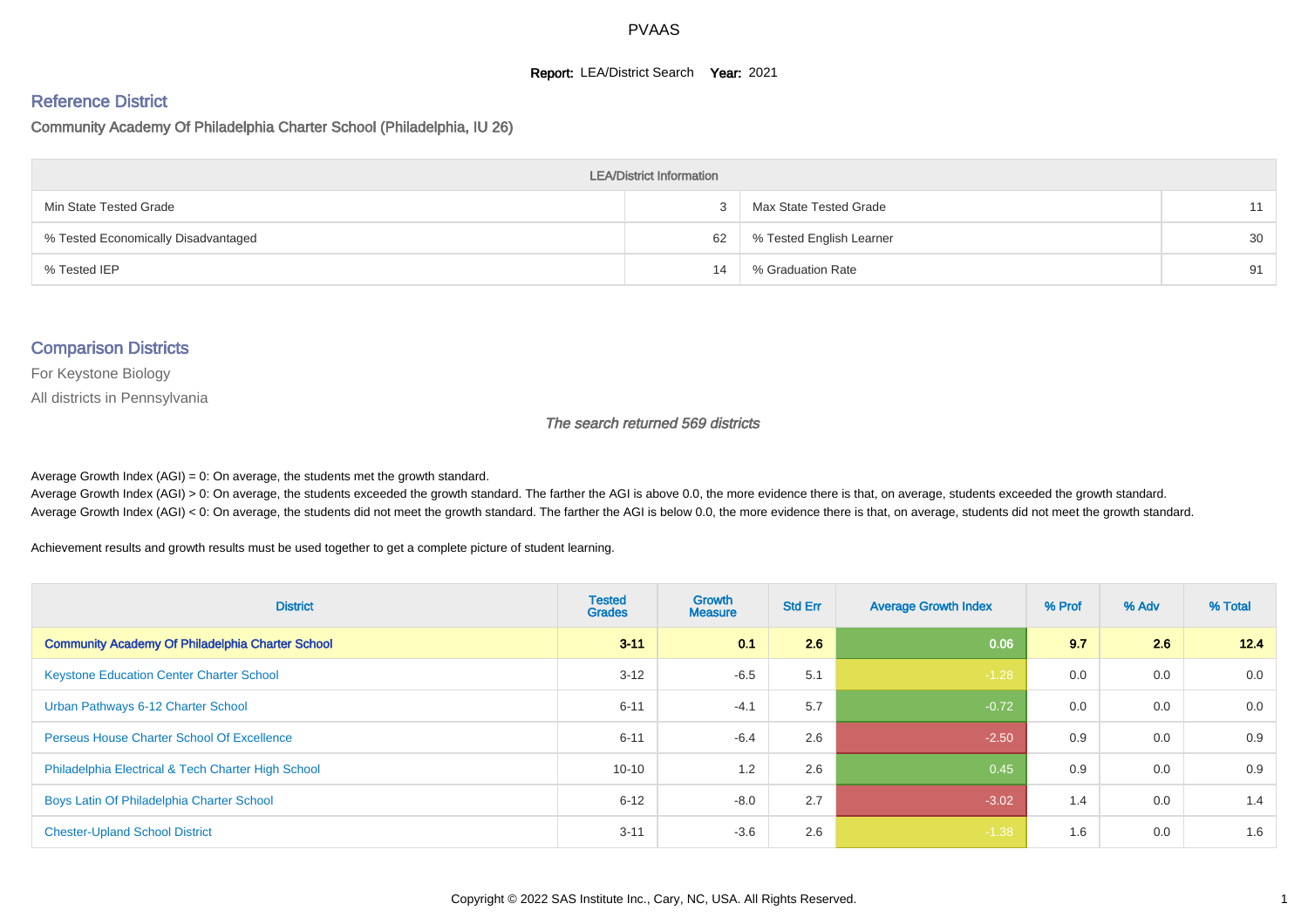| <b>District</b>                                                       | <b>Tested</b><br><b>Grades</b> | <b>Growth</b><br><b>Measure</b> | <b>Std Err</b> | <b>Average Growth Index</b> | % Prof | % Adv   | % Total |
|-----------------------------------------------------------------------|--------------------------------|---------------------------------|----------------|-----------------------------|--------|---------|---------|
| <b>Community Academy Of Philadelphia Charter School</b>               | $3 - 11$                       | 0.1                             | 2.6            | 0.06                        | 9.7    | 2.6     | 12.4    |
| <b>Aliquippa School District</b>                                      | $3 - 11$                       | $-20.0$                         | 3.6            | $-5.54$                     | 1.7    | 0.0     | 1.7     |
| <b>Innovative Arts Academy Charter School</b>                         | $6 - 11$                       | $-7.2$                          | 2.5            | $-2.83$                     | 2.0    | 0.0     | 2.0     |
| <b>Chester Charter Scholars Academy Charter School</b>                | $3 - 12$                       | $-6.2$                          | 3.3            | $-1.88$                     | 2.2    | $0.0\,$ | $2.2\,$ |
| La Academia Partnership Charter School                                | $6 - 11$                       | $-15.5$                         | 5.7            | $-2.70$                     | 2.3    | 0.0     | 2.3     |
| People For People Charter School                                      | $3 - 12$                       | 6.4                             | 5.6            | $1.15$                      | 2.4    | 0.0     | 2.4     |
| <b>Sto-Rox School District</b>                                        | $3 - 10$                       | $-7.0$                          | 3.5            | $-1.99$                     | 3.2    | $0.0\,$ | 3.2     |
| <b>Mastery Charter School - Gratz Campus</b>                          | $7 - 10$                       | $-9.5$                          | 4.6            | $-2.09$                     | 0.0    | 3.4     | 3.4     |
| <b>Universal Audenried Charter School</b>                             | $9 - 11$                       | $-3.8$                          | 2.5            | $-1.53$                     | 3.0    | 0.5     | 3.5     |
| <b>Tech Freire Charter School</b>                                     | $9 - 11$                       | 0.7                             | $2.5\,$        | 0.27                        | 3.6    | 0.0     | 3.6     |
| <b>York City School District</b>                                      | $3 - 12$                       | $-17.7$                         | 1.8            | $-10.05$                    | 3.2    | 0.7     | 3.9     |
| <b>Clairton City School District</b>                                  | $3 - 11$                       | $-1.6$                          | 5.0            | $-0.32$                     | 3.8    | 0.5     | 4.4     |
| Aspira Bilingual Cyber Charter School                                 | $3 - 11$                       | 5.1                             | 5.8            | 0.87                        | 4.8    | 0.0     | 4.8     |
| <b>Claysburg-Kimmel School District</b>                               | $3 - 11$                       | $-1.2$                          | 5.2            | $-0.22$                     | 5.0    | 0.0     | $5.0$   |
| <b>West Side CTC</b>                                                  | $9 - 10$                       | $-32.0$                         | 3.9            | $-8.16$                     | 5.9    | 0.0     | 5.9     |
| <b>Allentown City School District</b>                                 | $3 - 12$                       | $-16.9$                         | 1.4            | $-12.37$                    | 5.9    | 0.4     | 6.3     |
| Morrisville Borough School District                                   | $3 - 11$                       | $-13.1$                         | 3.7            | $-3.52$                     | 4.9    | 1.6     | 6.6     |
| <b>Belmont Charter School</b>                                         | $3 - 10$                       | 2.2                             | 3.4            | 0.64                        | 5.3    | 1.8     | 7.0     |
| <b>Lawrence County CTC</b>                                            | $10 - 11$                      | $-9.8$                          | 3.7            | $-2.68$                     | 7.3    | 0.0     | 7.3     |
| <b>Propel Charter School-Homestead</b>                                | $3 - 11$                       | $-5.0$                          | 3.9            | $-1.27$                     | 7.3    | 0.0     | $7.3$   |
| <b>Turkeyfoot Valley Area School District</b>                         | $3 - 12$                       | $-15.4$                         | 5.8            | $-2.66$                     | 3.8    | 3.8     | $7.6$   |
| Preparatory Charter School Of Mathematics, Science, Tech, And Careers | $9 - 10$                       | $-5.1$                          | 2.5            | $-2.03$                     | 6.3    | 1.4     | 7.7     |
| <b>Propel Charter School-Montour</b>                                  | $3 - 10$                       | $-3.4$                          | 3.6            | $-0.93$                     | 7.7    | 0.0     | 7.7     |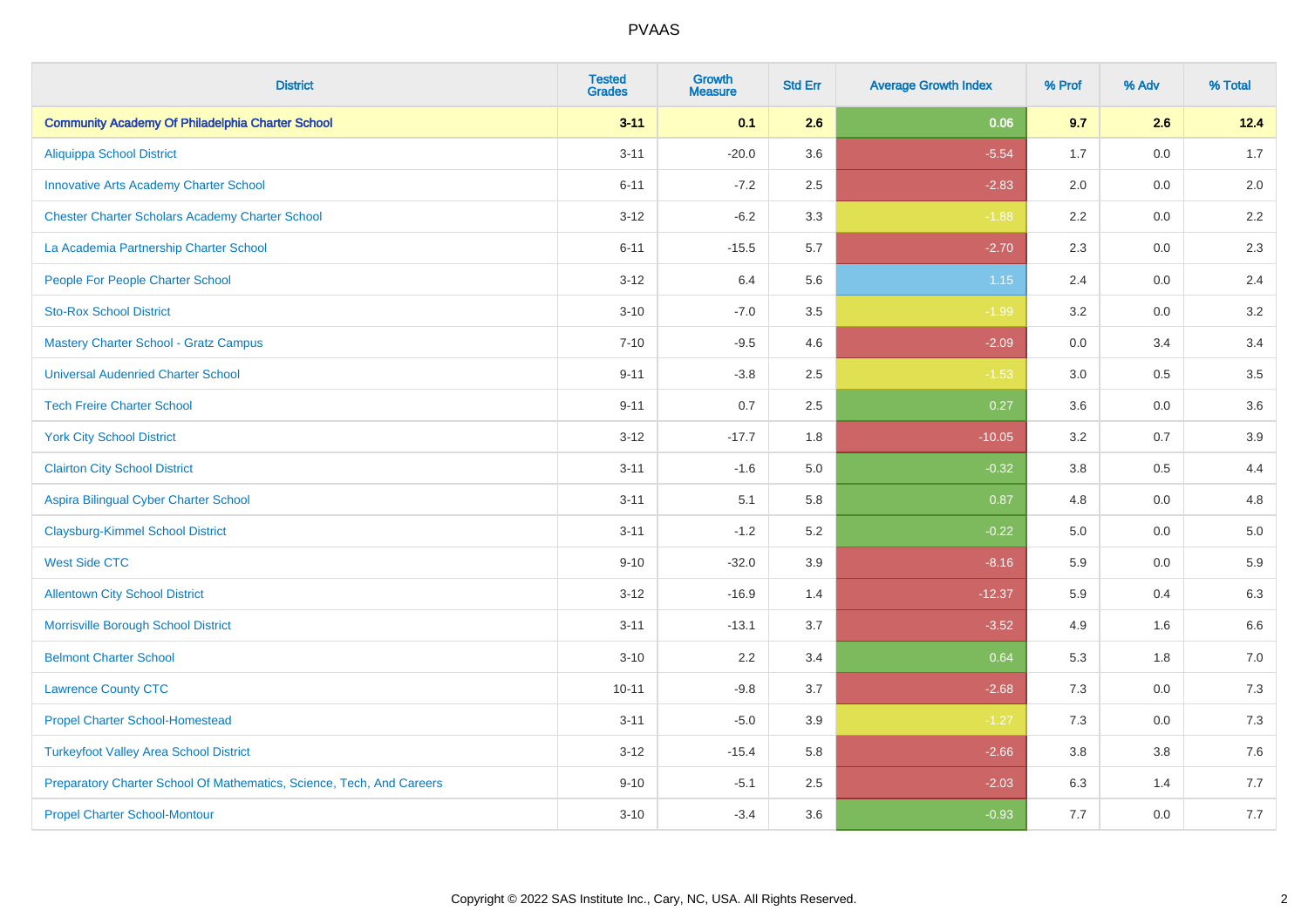| <b>District</b>                                         | <b>Tested</b><br><b>Grades</b> | <b>Growth</b><br><b>Measure</b> | <b>Std Err</b> | <b>Average Growth Index</b> | % Prof  | % Adv | % Total |
|---------------------------------------------------------|--------------------------------|---------------------------------|----------------|-----------------------------|---------|-------|---------|
| <b>Community Academy Of Philadelphia Charter School</b> | $3 - 11$                       | 0.1                             | 2.6            | 0.06                        | 9.7     | 2.6   | 12.4    |
| <b>Harrisburg City School District</b>                  | $3 - 11$                       | $-0.2$                          | 2.0            | $-0.11$                     | $6.0\,$ | 2.0   | 8.0     |
| Propel Charter School - Braddock Hills                  | $3 - 11$                       | $-2.1$                          | 3.3            | $-0.63$                     | 4.8     | 3.2   | 8.1     |
| Lincoln Leadership Academy Charter School               | $3 - 12$                       | $-7.4$                          | 3.7            | $-1.99$                     | 6.4     | 2.1   | 8.5     |
| Dr Robert Ketterer Charter School Inc                   | $6 - 12$                       | 7.1                             | 4.3            | 1.66                        | 7.3     | 1.7   | $9.0\,$ |
| <b>Shade-Central City School District</b>               | $3 - 11$                       | $-14.6$                         | 4.0            | $-3.68$                     | 9.6     | 0.0   | 9.6     |
| <b>Executive Education Academy Charter School</b>       | $3 - 10$                       | $-14.6$                         | 3.0            | $-4.81$                     | 8.5     | 1.2   | 9.8     |
| <b>Tacony Academy Charter School</b>                    | $3 - 11$                       | $-12.9$                         | 3.3            | $-3.90$                     | 8.6     | 1.4   | 10.0    |
| <b>KIPP Dubois Charter School</b>                       | $9 - 10$                       | $-3.0$                          | 3.1            | $-0.95$                     | 10.0    | 0.0   | 10.0    |
| <b>Sugar Valley Rural Charter School</b>                | $3 - 11$                       | $-3.6$                          | 3.7            | $-0.98$                     | 10.3    | 0.0   | 10.3    |
| <b>Woodland Hills School District</b>                   | $3 - 12$                       | $-4.2$                          | 2.5            | $-1.66$                     | 10.1    | 1.4   | 11.5    |
| <b>Greater Johnstown School District</b>                | $3 - 11$                       | $-3.5$                          | 2.4            | $-1.45$                     | 10.3    | 1.3   | 11.5    |
| <b>Esperanza Cyber Charter School</b>                   | $3 - 11$                       | 7.1                             | 6.1            | 1.15                        | $8.8\,$ | 2.9   | 11.8    |
| New Kensington-Arnold School District                   | $3 - 11$                       | $-5.8$                          | 3.2            | $-1.80$                     | 10.8    | 1.2   | 12.0    |
| <b>Big Beaver Falls Area School District</b>            | $3 - 11$                       | $-17.9$                         | 2.8            | $-6.27$                     | 9.4     | 2.8   | 12.2    |
| <b>Multicultural Academy Charter School</b>             | $9 - 11$                       | 6.0                             | 3.4            | 1.77                        | 12.3    | 0.0   | 12.3    |
| <b>Norristown Area School District</b>                  | $3 - 12$                       | $-25.4$                         | 1.7            | $-15.35$                    | 10.6    | 1.8   | 12.4    |
| <b>Community Academy Of Philadelphia Charter School</b> | $3 - 11$                       | 0.1                             | 2.6            | 0.06                        | 9.7     | 2.6   | 12.4    |
| <b>Mastery Charter School - Thomas Campus</b>           | $3 - 10$                       | 7.9                             | 5.7            | 1.39                        | 12.5    | 0.0   | 12.5    |
| <b>Lancaster School District</b>                        | $3 - 12$                       | $-10.0$                         | 1.4            | $-7.22$                     | 9.0     | 3.9   | 12.8    |
| Mastery Charter School - Shoemaker Campus               | $7 - 10$                       | $-2.3$                          | 2.8            | $-0.81$                     | 10.1    | 3.7   | 13.8    |
| <b>Steelton-Highspire School District</b>               | $3 - 11$                       | $-5.3$                          | 3.2            | $-1.65$                     | 13.9    | 0.0   | 13.9    |
| <b>Tussey Mountain School District</b>                  | $3 - 12$                       | $-13.0$                         | 3.3            | $-3.93$                     | 11.1    | 3.2   | 14.3    |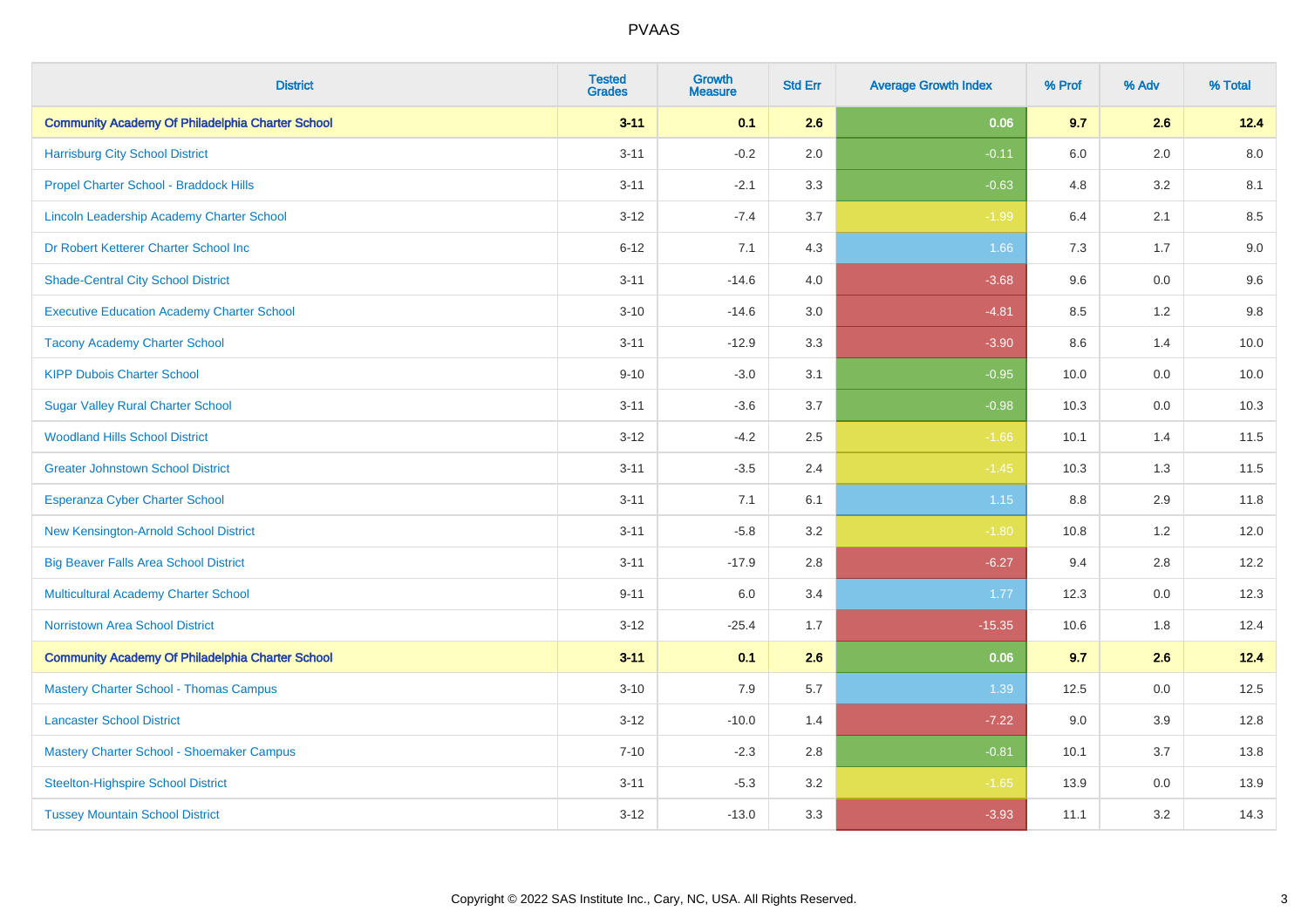| <b>District</b>                                         | <b>Tested</b><br><b>Grades</b> | <b>Growth</b><br><b>Measure</b> | <b>Std Err</b> | <b>Average Growth Index</b> | % Prof | % Adv | % Total |
|---------------------------------------------------------|--------------------------------|---------------------------------|----------------|-----------------------------|--------|-------|---------|
| <b>Community Academy Of Philadelphia Charter School</b> | $3 - 11$                       | 0.1                             | 2.6            | 0.06                        | 9.7    | 2.6   | 12.4    |
| <b>Shenandoah Valley School District</b>                | $3 - 11$                       | $-4.5$                          | 3.5            | $-1.29$                     | 14.3   | 0.0   | 14.3    |
| <b>Cornell School District</b>                          | $3 - 11$                       | $-5.5$                          | 4.6            | $-1.20$                     | 11.3   | 3.2   | 14.5    |
| <b>Washington School District</b>                       | $3 - 11$                       | $-15.9$                         | 2.9            | $-5.44$                     | 12.9   | 1.7   | 14.7    |
| <b>Hanover Area School District</b>                     | $3 - 11$                       | $-14.7$                         | 4.7            | $-3.13$                     | 12.1   | 3.0   | 15.2    |
| Imhotep Institute Charter High School                   | $9 - 11$                       | $-17.6$                         | 5.8            | $-3.03$                     | 15.4   | 0.0   | 15.4    |
| <b>Blacklick Valley School District</b>                 | $3 - 11$                       | $-0.9$                          | 3.9            | $-0.23$                     | 7.7    | 7.7   | 15.4    |
| <b>Coatesville Area School District</b>                 | $3 - 11$                       | $-9.5$                          | 1.6            | $-5.81$                     | 12.8   | 3.3   | 16.2    |
| <b>Rochester Area School District</b>                   | $3 - 11$                       | $-5.7$                          | 3.9            | $-1.45$                     | 14.9   | 2.1   | 17.0    |
| <b>Muhlenberg School District</b>                       | $3 - 10$                       | $-17.8$                         | 1.9            | $-9.34$                     | 12.4   | 4.6   | 17.0    |
| <b>City CHS</b>                                         | $10 - 11$                      | $-5.6$                          | 2.4            | $-2.34$                     | 15.9   | 1.5   | 17.4    |
| Esperanza Academy Charter School                        | $4 - 11$                       | 2.1                             | 2.1            | 1.01                        | 14.2   | 3.6   | 17.8    |
| <b>Wilkes-Barre Area School District</b>                | $3 - 11$                       | $-12.4$                         | 2.4            | $-5.18$                     | 14.2   | 3.7   | 17.9    |
| <b>Sharon City School District</b>                      | $3 - 11$                       | $-6.5$                          | 2.3            | $-2.79$                     | 13.1   | 5.0   | 18.1    |
| <b>Bristol Township School District</b>                 | $3 - 11$                       | $-7.4$                          | 1.4            | $-5.32$                     | 13.8   | 4.6   | 18.4    |
| <b>Mcguffey School District</b>                         | $3 - 11$                       | $-12.1$                         | 3.0            | $-4.06$                     | 12.8   | 5.9   | 18.6    |
| <b>Burgettstown Area School District</b>                | $3 - 11$                       | $-11.2$                         | 3.2            | $-3.46$                     | 16.0   | 2.7   | 18.7    |
| <b>Columbia Borough School District</b>                 | $3 - 12$                       | $-1.1$                          | 3.6            | $-0.31$                     | 17.2   | 1.7   | 19.0    |
| <b>Achievement House Charter School</b>                 | $7 - 11$                       | $-8.2$                          | 3.6            | $-2.28$                     | 16.7   | 2.8   | 19.4    |
| <b>New Castle Area School District</b>                  | $3 - 12$                       | $-13.6$                         | 2.3            | $-5.99$                     | 17.6   | 2.0   | 19.5    |
| <b>Frazier School District</b>                          | $3 - 11$                       | $-18.9$                         | 3.4            | $-5.49$                     | 18.3   | 1.4   | 19.7    |
| <b>West Mifflin Area School District</b>                | $3 - 12$                       | $-11.9$                         | 2.5            | $-4.77$                     | 15.9   | 4.0   | 19.9    |
| <b>Erie City School District</b>                        | $3 - 12$                       | $-4.5$                          | 1.4            | $-3.09$                     | 13.4   | 6.7   | 20.1    |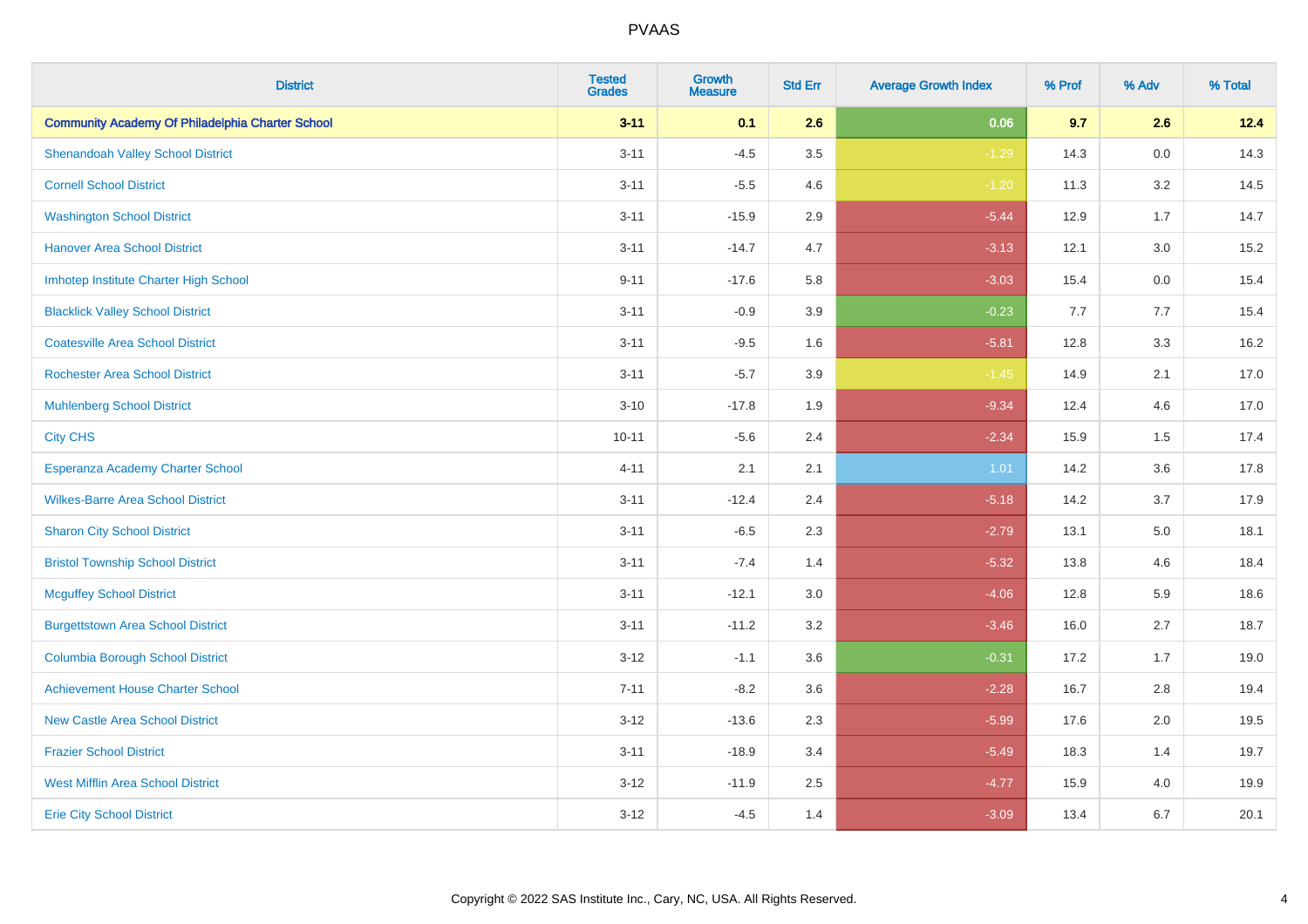| <b>District</b>                                         | <b>Tested</b><br><b>Grades</b> | <b>Growth</b><br><b>Measure</b> | <b>Std Err</b> | <b>Average Growth Index</b> | % Prof | % Adv   | % Total |
|---------------------------------------------------------|--------------------------------|---------------------------------|----------------|-----------------------------|--------|---------|---------|
| <b>Community Academy Of Philadelphia Charter School</b> | $3 - 11$                       | 0.1                             | 2.6            | 0.06                        | 9.7    | 2.6     | 12.4    |
| <b>Dunmore School District</b>                          | $3 - 11$                       | $-12.2$                         | 2.7            | $-4.51$                     | 15.0   | 5.3     | 20.4    |
| Jefferson County-Dubois AVTS                            | $9 - 11$                       | $-11.7$                         | 3.1            | $-3.72$                     | 17.6   | 2.8     | 20.4    |
| <b>Mastery Charter School - Pickett Campus</b>          | $6 - 10$                       | 2.7                             | 4.2            | 0.65                        | 20.6   | $0.0\,$ | 20.6    |
| <b>MaST Community Charter School II</b>                 | $3 - 10$                       | 1.4                             | 3.0            | 0.45                        | 16.1   | 4.6     | 20.7    |
| <b>Farrell Area School District</b>                     | $3 - 11$                       | $-1.9$                          | 4.2            | $-0.44$                     | 9.3    | 11.6    | 20.9    |
| <b>William Penn School District</b>                     | $3 - 12$                       | 7.0                             | 1.9            | 3.61                        | 14.0   | 7.2     | 21.3    |
| Hope For Hyndman Charter School                         | $3 - 11$                       | 5.1                             | 5.8            | 0.88                        | 14.3   | 7.1     | 21.4    |
| <b>Lebanon School District</b>                          | $3 - 11$                       | $-1.2$                          | 1.9            | $-0.63$                     | 15.2   | 6.4     | 21.6    |
| <b>Carbon Career &amp; Technical Institute</b>          | $9 - 11$                       | $-9.3$                          | 3.2            | $-2.92$                     | 19.6   | $2.2\,$ | 21.7    |
| <b>Williams Valley School District</b>                  | $3 - 11$                       | 2.6                             | 3.7            | 0.69                        | 17.0   | 5.1     | 22.0    |
| <b>Southeast Delco School District</b>                  | $3 - 10$                       | 3.9                             | 3.5            | 1.12                        | 18.6   | 3.4     | 22.0    |
| <b>Williamsburg Community School District</b>           | $3 - 11$                       | $-16.9$                         | 4.1            | $-4.14$                     | 22.4   | $0.0\,$ | 22.4    |
| <b>Antietam School District</b>                         | $3 - 10$                       | $-9.5$                          | 3.7            | $-2.57$                     | 20.9   | 1.5     | 22.4    |
| <b>Pittsburgh School District</b>                       | $3 - 11$                       | $-13.0$                         | 1.1            | $-12.25$                    | 16.1   | 6.5     | 22.6    |
| <b>Mount Carmel Area School District</b>                | $3 - 11$                       | $-7.9$                          | 2.3            | $-3.38$                     | 18.2   | 4.4     | 22.6    |
| <b>Columbia-Montour AVTS</b>                            | $9 - 10$                       | $-7.1$                          | 2.8            | $-2.52$                     | 19.5   | 3.2     | 22.7    |
| <b>Reading School District</b>                          | $3 - 11$                       | 4.3                             | 1.2            | 3.71                        | 16.8   | 6.0     | 22.8    |
| Philadelphia City School District                       | $3 - 12$                       | $-7.8$                          | 0.6            | $-13.43$                    | 16.4   | 6.5     | 22.9    |
| <b>Fannett-Metal School District</b>                    | $3 - 11$                       | $-22.3$                         | 4.8            | $-4.65$                     | 16.4   | 6.6     | 23.0    |
| <b>Redbank Valley School District</b>                   | $3 - 11$                       | $-7.5$                          | 3.1            | $-2.41$                     | 12.4   | 10.6    | 23.1    |
| Center For Student Learning Charter School At Pennsbury | $6 - 12$                       | $-3.3$                          | 6.0            | $-0.55$                     | 23.1   | 0.0     | 23.1    |
| <b>Greater Nanticoke Area School District</b>           | $3 - 12$                       | $-6.8$                          | 2.6            | $-2.58$                     | 15.2   | 8.9     | 24.1    |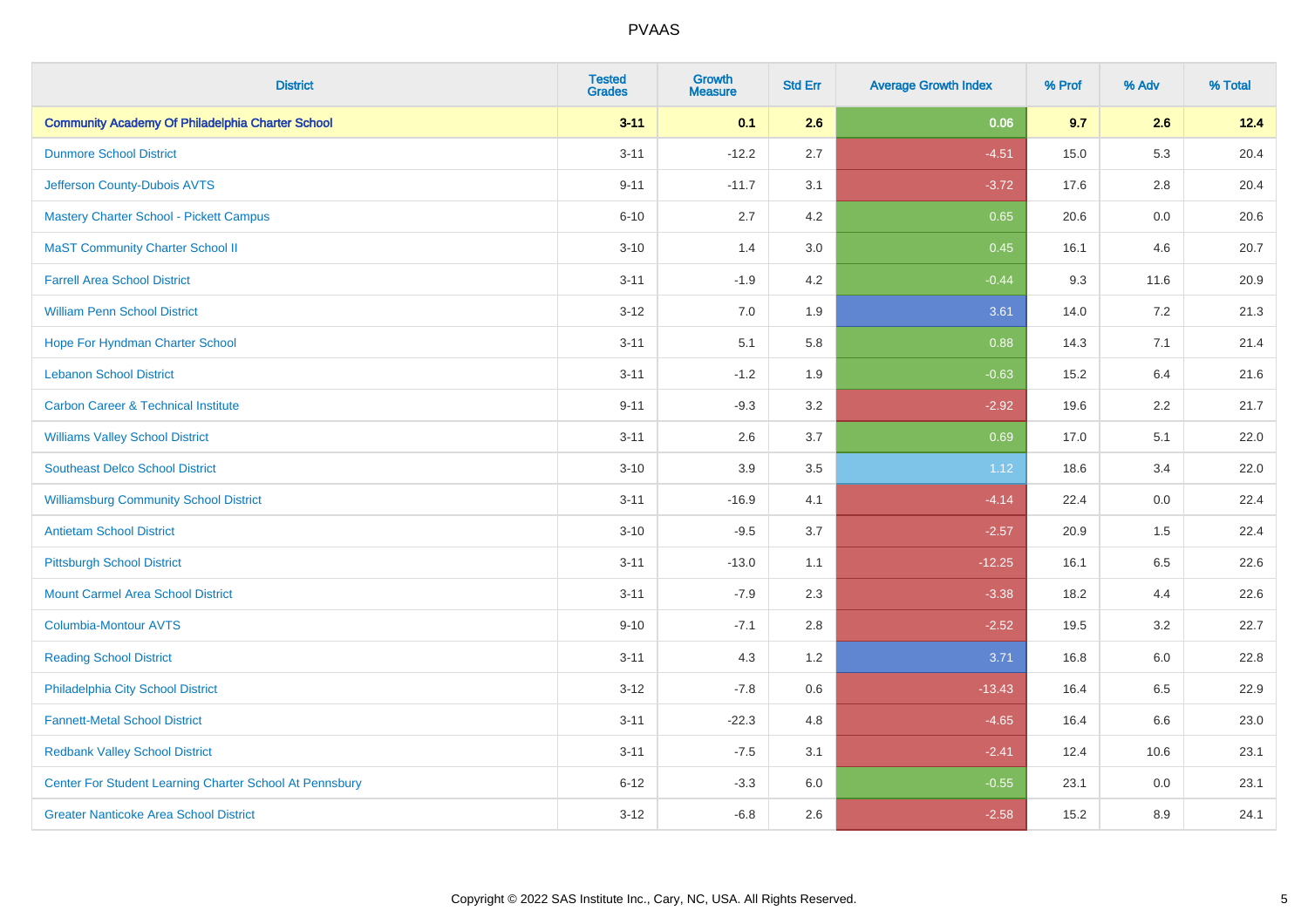| <b>District</b>                                         | <b>Tested</b><br><b>Grades</b> | <b>Growth</b><br><b>Measure</b> | <b>Std Err</b> | <b>Average Growth Index</b> | % Prof | % Adv   | % Total |
|---------------------------------------------------------|--------------------------------|---------------------------------|----------------|-----------------------------|--------|---------|---------|
| <b>Community Academy Of Philadelphia Charter School</b> | $3 - 11$                       | 0.1                             | 2.6            | 0.06                        | 9.7    | 2.6     | 12.4    |
| <b>Tidioute Community Charter School</b>                | $3 - 11$                       | $0.8\,$                         | 4.4            | 0.19                        | 18.1   | $6.9\,$ | 25.0    |
| Maritime Academy Charter School                         | $3 - 10$                       | 13.2                            | 3.1            | 4.29                        | 24.0   | 1.3     | 25.3    |
| <b>Mckeesport Area School District</b>                  | $3 - 12$                       | 4.6                             | 2.2            | 2.14                        | 21.1   | 4.4     | 25.5    |
| Philadelphia Academy Charter School                     | $3 - 11$                       | $-14.7$                         | 2.7            | $-5.42$                     | 21.6   | 3.9     | 25.5    |
| York Academy Regional Charter School                    | $3 - 11$                       | $-2.3$                          | 4.4            | $-0.52$                     | 23.5   | 2.0     | 25.5    |
| Jim Thorpe Area School District                         | $3 - 11$                       | $-10.9$                         | 2.4            | $-4.48$                     | 19.5   | 6.0     | 25.5    |
| Northern Lebanon School District                        | $3 - 11$                       | $-0.7$                          | 2.3            | $-0.29$                     | 18.8   | 6.8     | 25.6    |
| <b>Mount Union Area School District</b>                 | $3 - 10$                       | $-2.5$                          | 2.8            | $-0.89$                     | 19.8   | 5.8     | 25.6    |
| Penn Hills School District                              | $3 - 11$                       | 0.0                             | 2.4            | 0.02                        | 18.4   | 7.1     | 25.6    |
| <b>Pottstown School District</b>                        | $3 - 12$                       | 2.0                             | 2.2            | 0.88                        | 19.4   | 6.2     | 25.6    |
| <b>Mastery Charter School - Hardy Williams</b>          | $3 - 11$                       | 6.6                             | 3.0            | 2.21                        | 24.7   | 1.2     | 25.9    |
| Pennsylvania Distance Learning Charter School           | $3 - 12$                       | $6.8\,$                         | 3.4            | 1.99                        | 19.8   | $6.2\,$ | 25.9    |
| Meyersdale Area School District                         | $3 - 11$                       | $-16.1$                         | 3.3            | $-4.94$                     | 20.3   | 5.8     | 26.1    |
| South Allegheny School District                         | $3 - 11$                       | $-0.9$                          | 3.1            | $-0.30$                     | 23.8   | 2.5     | 26.2    |
| <b>Mastery Charter High School-Lenfest Campus</b>       | $7 - 11$                       | $-1.8$                          | 5.8            | $-0.30$                     | 26.3   | 0.0     | 26.3    |
| <b>New Foundations Charter School</b>                   | $3 - 11$                       | 0.6                             | 2.2            | 0.29                        | 22.4   | 4.0     | 26.4    |
| <b>York Co School Of Technology</b>                     | $9 - 12$                       | $-10.9$                         | 1.6            | $-6.79$                     | 22.6   | 4.0     | 26.6    |
| <b>Central Cambria School District</b>                  | $3 - 11$                       | $-12.7$                         | 2.3            | $-5.61$                     | 19.4   | 7.4     | 26.9    |
| <b>Roberto Clemente Charter School</b>                  | $3 - 12$                       | $-3.3$                          | 4.1            | $-0.79$                     | 22.7   | 4.6     | 27.3    |
| <b>Carmichaels Area School District</b>                 | $3 - 10$                       | $-7.0$                          | 3.1            | $-2.30$                     | 17.8   | 9.6     | 27.4    |
| <b>Moniteau School District</b>                         | $3 - 11$                       | $-11.8$                         | 2.9            | $-4.07$                     | 22.6   | 5.0     | 27.6    |
| <b>Scranton School District</b>                         | $3 - 12$                       | $-10.1$                         | 2.5            | $-4.04$                     | 20.0   | 7.7     | 27.7    |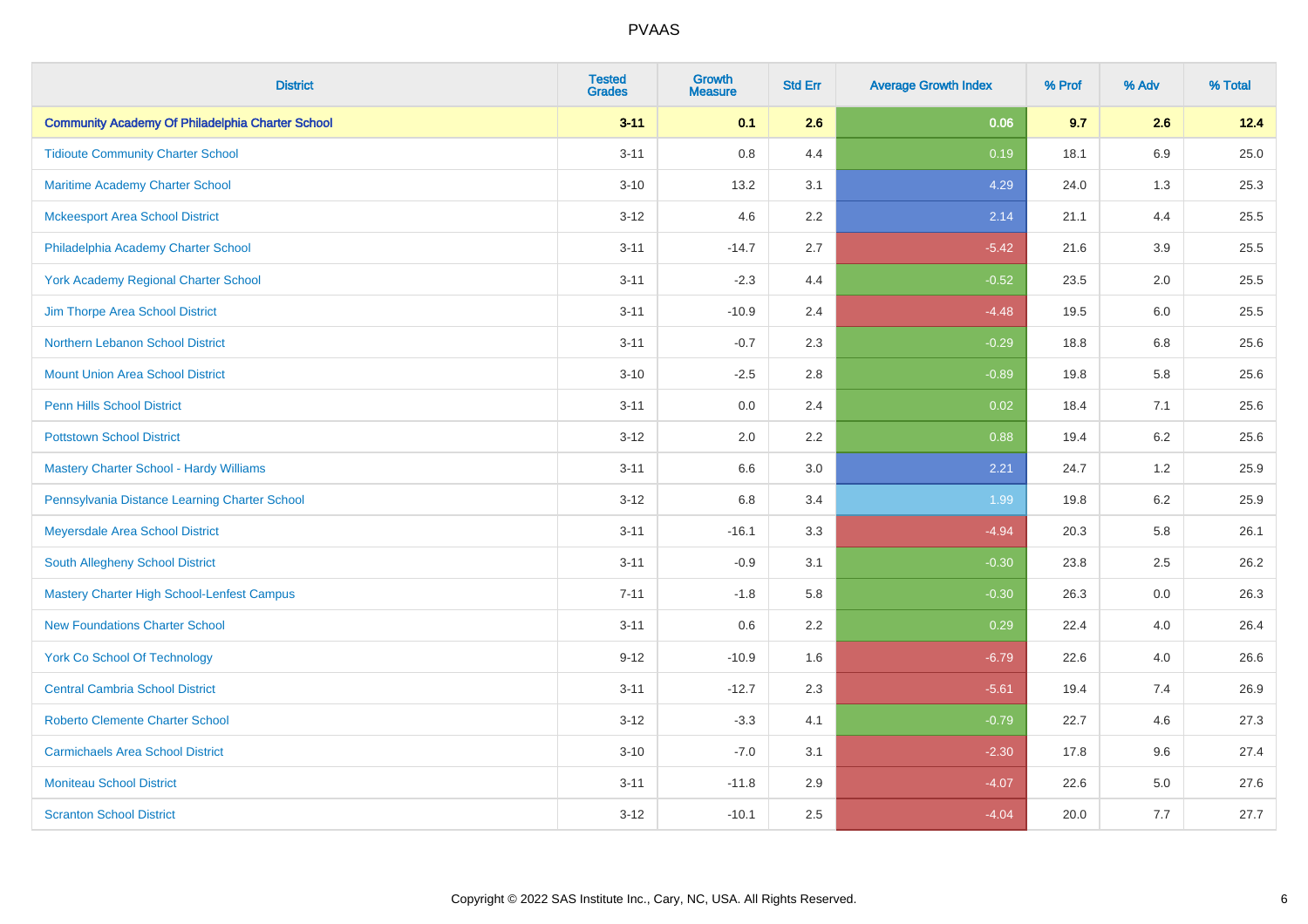| <b>District</b>                                         | <b>Tested</b><br><b>Grades</b> | <b>Growth</b><br><b>Measure</b> | <b>Std Err</b> | <b>Average Growth Index</b> | % Prof | % Adv   | % Total |
|---------------------------------------------------------|--------------------------------|---------------------------------|----------------|-----------------------------|--------|---------|---------|
| <b>Community Academy Of Philadelphia Charter School</b> | $3 - 11$                       | 0.1                             | 2.6            | 0.06                        | 9.7    | 2.6     | 12.4    |
| Lehigh Valley Academy Regional Charter School           | $3 - 11$                       | $-5.9$                          | 3.0            | $-1.98$                     | 20.0   | 7.7     | 27.7    |
| <b>Northern Cambria School District</b>                 | $3 - 11$                       | $-0.3$                          | 3.4            | $-0.09$                     | 26.5   | 1.2     | 27.7    |
| <b>Central Fulton School District</b>                   | $3 - 11$                       | $-13.3$                         | 3.2            | $-4.20$                     | 18.1   | 9.7     | 27.8    |
| <b>Penns Manor Area School District</b>                 | $3 - 12$                       | $-1.9$                          | 3.5            | $-0.55$                     | 24.2   | 3.8     | 28.0    |
| <b>Blairsville-Saltsburg School District</b>            | $3 - 11$                       | $-7.5$                          | 2.8            | $-2.67$                     | 20.1   | 8.2     | 28.3    |
| <b>Union School District</b>                            | $3 - 12$                       | 2.5                             | 3.7            | 0.69                        | 17.9   | 10.4    | 28.4    |
| <b>East Allegheny School District</b>                   | $3 - 11$                       | $-6.4$                          | 3.0            | $-2.11$                     | 21.0   | 7.4     | 28.4    |
| <b>Susq-Cyber Charter School</b>                        | $9 - 11$                       | $-3.2$                          | 5.8            | $-0.54$                     | 23.8   | 4.8     | 28.6    |
| <b>Williamsport Area School District</b>                | $3 - 11$                       | $-11.7$                         | 1.4            | $-8.29$                     | 18.2   | 10.5    | 28.7    |
| <b>Conemaugh Valley School District</b>                 | $3 - 12$                       | $-6.3$                          | 4.1            | $-1.54$                     | 23.7   | 5.1     | 28.8    |
| Ambridge Area School District                           | $3 - 12$                       | $-19.4$                         | 2.5            | $-7.64$                     | 23.2   | 5.6     | 28.9    |
| <b>Hanover Public School District</b>                   | $3 - 11$                       | $-12.4$                         | 2.7            | $-4.50$                     | 22.7   | $6.2\,$ | 28.9    |
| Pennsylvania Cyber Charter School                       | $3 - 11$                       | 0.6                             | 1.5            | 0.37                        | 20.8   | 8.1     | 28.9    |
| <b>Ferndale Area School District</b>                    | $3 - 10$                       | $-1.1$                          | 4.1            | $-0.27$                     | 21.0   | 7.9     | 29.0    |
| <b>Westinghouse Arts Academy Charter School</b>         | $9 - 10$                       | $-6.0$                          | 3.3            | $-1.81$                     | 20.2   | 8.9     | 29.1    |
| <b>Connellsville Area School District</b>               | $3 - 11$                       | $-5.3$                          | 2.0            | $-2.67$                     | 24.2   | $5.0\,$ | 29.1    |
| <b>Environmental Charter School At Frick Park</b>       | $3-9$                          | $-6.2$                          | 3.7            | $-1.67$                     | 25.9   | 3.4     | 29.3    |
| <b>Shamokin Area School District</b>                    | $3 - 11$                       | $-2.6$                          | 2.5            | $-1.06$                     | 19.6   | 9.8     | 29.3    |
| <b>Dauphin County Technical School</b>                  | $9 - 11$                       | $-3.9$                          | 2.3            | $-1.67$                     | 18.3   | 11.1    | 29.3    |
| <b>Hazleton Area School District</b>                    | $3 - 11$                       | 6.0                             | 1.6            | 3.85                        | 20.5   | 9.0     | 29.5    |
| <b>Pottsville Area School District</b>                  | $3 - 12$                       | $-4.9$                          | 2.1            | $-2.36$                     | 21.8   | 7.9     | 29.6    |
| <b>Mahanoy Area School District</b>                     | $3 - 10$                       | $-3.4$                          | 3.1            | $-1.07$                     | 21.4   | 8.6     | 30.0    |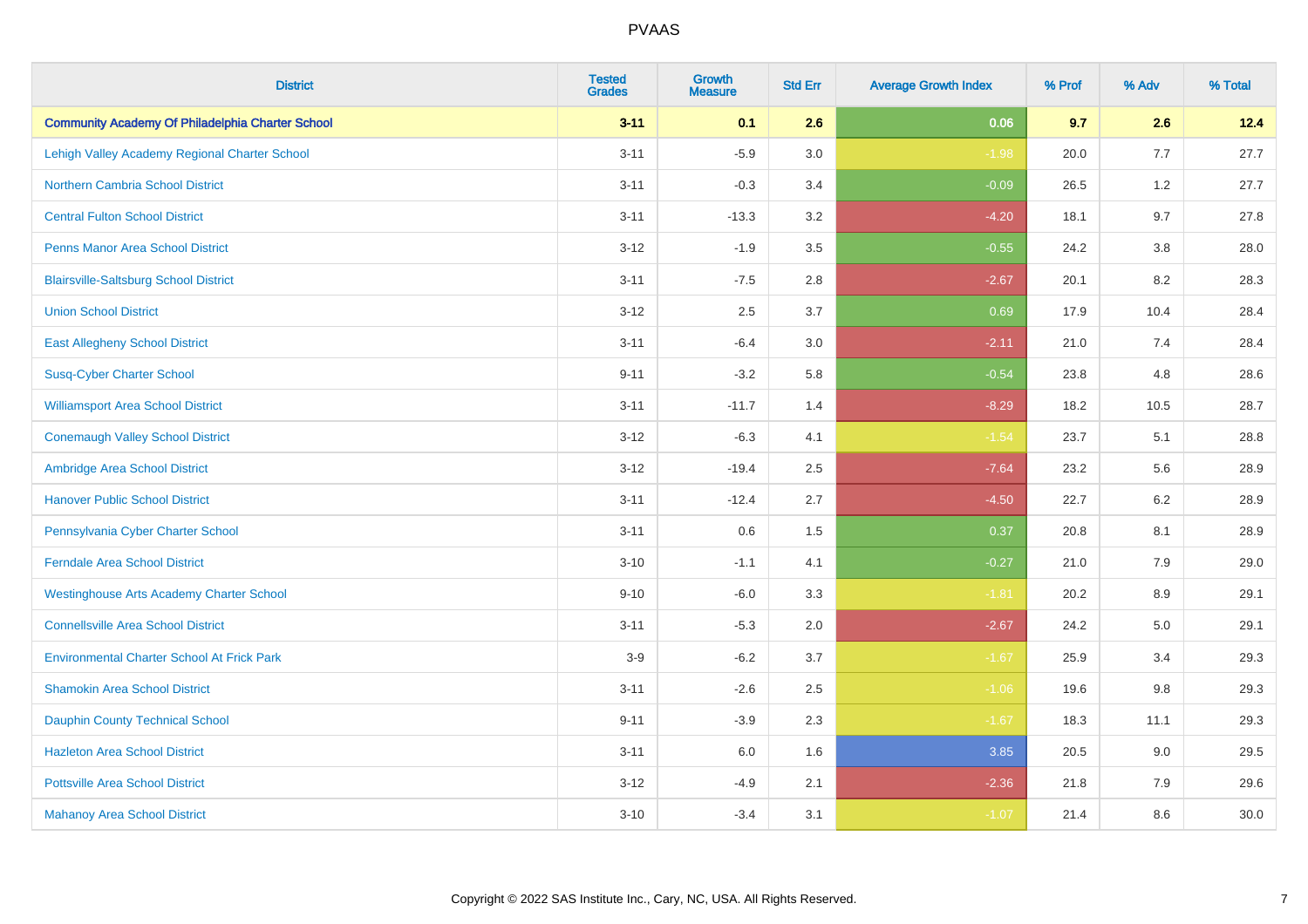| <b>District</b>                                         | <b>Tested</b><br><b>Grades</b> | <b>Growth</b><br><b>Measure</b> | <b>Std Err</b> | <b>Average Growth Index</b> | % Prof | % Adv | % Total |
|---------------------------------------------------------|--------------------------------|---------------------------------|----------------|-----------------------------|--------|-------|---------|
| <b>Community Academy Of Philadelphia Charter School</b> | $3 - 11$                       | 0.1                             | 2.6            | 0.06                        | 9.7    | 2.6   | 12.4    |
| Insight PA Cyber Charter School                         | $3 - 11$                       | $-9.4$                          | 5.8            | $-1.62$                     | 25.6   | 4.6   | 30.2    |
| <b>Carbondale Area School District</b>                  | $3 - 10$                       | $-2.8$                          | 3.2            | $-0.87$                     | 27.5   | 2.9   | 30.4    |
| <b>Brownsville Area School District</b>                 | $3 - 12$                       | 3.9                             | 3.8            | 1.04                        | 22.0   | 8.5   | 30.5    |
| <b>Trinity Area School District</b>                     | $3 - 11$                       | $-8.7$                          | 1.8            | $-4.87$                     | 20.9   | 9.8   | 30.8    |
| <b>East Lycoming School District</b>                    | $3 - 11$                       | $-10.9$                         | 2.1            | $-5.08$                     | 22.5   | 8.2   | 30.8    |
| Jeannette City School District                          | $3 - 11$                       | $-0.7$                          | 3.4            | $-0.20$                     | 26.8   | 4.1   | 30.9    |
| <b>Bristol Borough School District</b>                  | $3 - 12$                       | $-5.9$                          | 2.9            | $-2.00$                     | 27.8   | 3.3   | 31.1    |
| Lackawanna Trail School District                        | $3 - 10$                       | $-11.0$                         | 3.3            | $-3.35$                     | 13.1   | 18.0  | 31.2    |
| <b>Freedom Area School District</b>                     | $3 - 11$                       | $-6.3$                          | 3.1            | $-2.04$                     | 22.9   | 8.4   | 31.3    |
| <b>Wyoming Valley West School District</b>              | $3 - 11$                       | $-5.5$                          | 2.3            | $-2.38$                     | 22.2   | 9.2   | 31.4    |
| <b>Monessen City School District</b>                    | $3 - 10$                       | $-3.9$                          | 5.6            | $-0.69$                     | 21.0   | 10.5  | 31.6    |
| <b>Bethlehem Area School District</b>                   | $3 - 11$                       | $-4.5$                          | 1.1            | $-3.91$                     | 20.4   | 11.3  | 31.7    |
| North Schuylkill School District                        | $3 - 11$                       | $-4.7$                          | 2.2            | $-2.16$                     | 20.2   | 11.7  | 31.9    |
| Susquehanna Township School District                    | $3 - 12$                       | 3.9                             | 2.7            | 1.45                        | 19.0   | 13.1  | 32.0    |
| <b>Juniata Valley School District</b>                   | $3 - 11$                       | 1.6                             | 3.2            | 0.51                        | 23.1   | 9.4   | 32.5    |
| <b>Cheltenham School District</b>                       | $3 - 11$                       | $-17.6$                         | 2.0            | $-8.74$                     | 24.4   | 8.3   | 32.6    |
| <b>Wattsburg Area School District</b>                   | $3 - 11$                       | 1.0                             | 2.7            | 0.36                        | 20.4   | 12.4  | 32.7    |
| <b>West York Area School District</b>                   | $3 - 12$                       | $-9.8$                          | 2.7            | $-3.57$                     | 21.9   | 10.9  | 32.8    |
| <b>Corry Area School District</b>                       | $3 - 11$                       | $-6.8$                          | 2.3            | $-3.01$                     | 24.0   | 8.8   | 32.8    |
| <b>Chartiers-Houston School District</b>                | $3 - 10$                       | $-16.5$                         | 3.5            | $-4.79$                     | 26.3   | 6.6   | 32.9    |
| <b>Carlynton School District</b>                        | $3 - 11$                       | $-2.0$                          | 3.2            | $-0.62$                     | 27.9   | 5.2   | 33.1    |
| <b>Forbes Road School District</b>                      | $3 - 11$                       | $-11.5$                         | 4.7            | $-2.43$                     | 23.1   | 10.3  | 33.3    |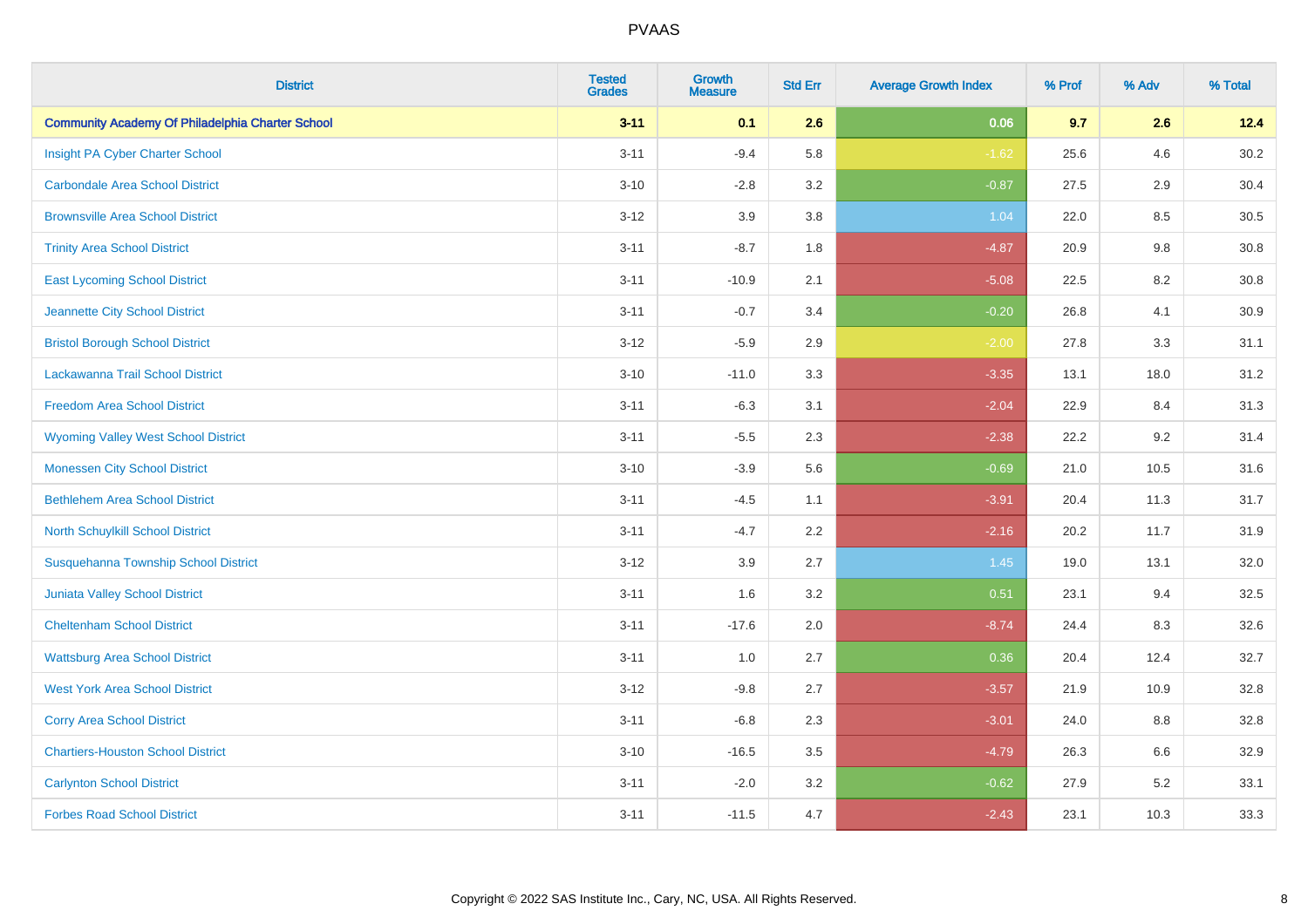| <b>District</b>                                         | <b>Tested</b><br><b>Grades</b> | <b>Growth</b><br><b>Measure</b> | <b>Std Err</b> | <b>Average Growth Index</b> | % Prof | % Adv   | % Total |
|---------------------------------------------------------|--------------------------------|---------------------------------|----------------|-----------------------------|--------|---------|---------|
| <b>Community Academy Of Philadelphia Charter School</b> | $3 - 11$                       | 0.1                             | 2.6            | 0.06                        | 9.7    | 2.6     | 12.4    |
| <b>Titusville Area School District</b>                  | $3 - 11$                       | $-5.0$                          | 2.5            | $-1.98$                     | 26.5   | $6.8\,$ | 33.3    |
| Harmony Area School District                            | $3 - 10$                       | $-5.7$                          | 5.0            | $-1.13$                     | 33.3   | 0.0     | 33.3    |
| <b>Berwick Area School District</b>                     | $3 - 11$                       | $-6.9$                          | 2.4            | $-2.84$                     | 22.3   | 11.5    | 33.8    |
| <b>Schuylkill Haven Area School District</b>            | $3 - 11$                       | $-5.3$                          | 2.7            | $-1.96$                     | 22.2   | 11.6    | 33.8    |
| <b>Forest Area School District</b>                      | $3 - 11$                       | $-1.8$                          | 4.7            | $-0.37$                     | 18.9   | 15.1    | 34.0    |
| <b>Interboro School District</b>                        | $3 - 12$                       | $-8.4$                          | 2.0            | $-4.27$                     | 27.6   | 6.4     | 34.1    |
| <b>Milton Area School District</b>                      | $3 - 11$                       | $-10.1$                         | 2.5            | $-4.04$                     | 23.0   | 11.3    | 34.2    |
| <b>Marion Center Area School District</b>               | $3 - 10$                       | 0.8                             | 2.9            | 0.27                        | 23.3   | 11.1    | 34.4    |
| Millersburg Area School District                        | $3 - 11$                       | $-6.6$                          | 3.4            | $-1.92$                     | 24.1   | 10.3    | 34.5    |
| Lehigh Valley Charter High School For The Arts          | $9 - 10$                       | $-11.8$                         | 2.5            | $-4.76$                     | 28.9   | 5.7     | 34.6    |
| <b>Tulpehocken Area School District</b>                 | $3 - 12$                       | 1.0                             | 4.9            | 0.20                        | 11.5   | 23.1    | 34.6    |
| Jefferson-Morgan School District                        | $3 - 10$                       | $-12.0$                         | 3.9            | $-3.09$                     | 28.6   | 6.1     | 34.7    |
| <b>Forest City Regional School District</b>             | $3 - 12$                       | $-1.2$                          | 3.6            | $-0.33$                     | 26.5   | 8.2     | 34.7    |
| <b>Towanda Area School District</b>                     | $3 - 11$                       | $-4.0$                          | 2.6            | $-1.52$                     | 24.8   | 9.9     | 34.8    |
| <b>Southern Fulton School District</b>                  | $3 - 11$                       | $-5.1$                          | 4.0            | $-1.29$                     | 21.7   | 13.0    | 34.8    |
| <b>Bensalem Township School District</b>                | $3 - 11$                       | 1.0                             | 1.6            | 0.63                        | 24.3   | 10.7    | 34.9    |
| <b>Eastern Lebanon County School District</b>           | $3 - 11$                       | 4.0                             | 2.1            | 1.89                        | 23.5   | 11.5    | 35.0    |
| <b>East Stroudsburg Area School District</b>            | $3 - 11$                       | $-4.9$                          | 1.4            | $-3.38$                     | 22.7   | 12.5    | 35.2    |
| <b>Cranberry Area School District</b>                   | $3 - 12$                       | $-0.9$                          | 3.1            | $-0.29$                     | 25.5   | 9.7     | 35.2    |
| <b>Commodore Perry School District</b>                  | $3 - 11$                       | $-10.4$                         | 4.5            | $-2.30$                     | 29.4   | 5.9     | 35.3    |
| <b>Ellwood City Area School District</b>                | $3 - 11$                       | $-12.5$                         | 3.1            | $-4.00$                     | 26.7   | 8.7     | 35.4    |
| <b>Laurel Highlands School District</b>                 | $3 - 11$                       | $-3.8$                          | 2.3            | $-1.63$                     | 20.9   | 14.6    | 35.4    |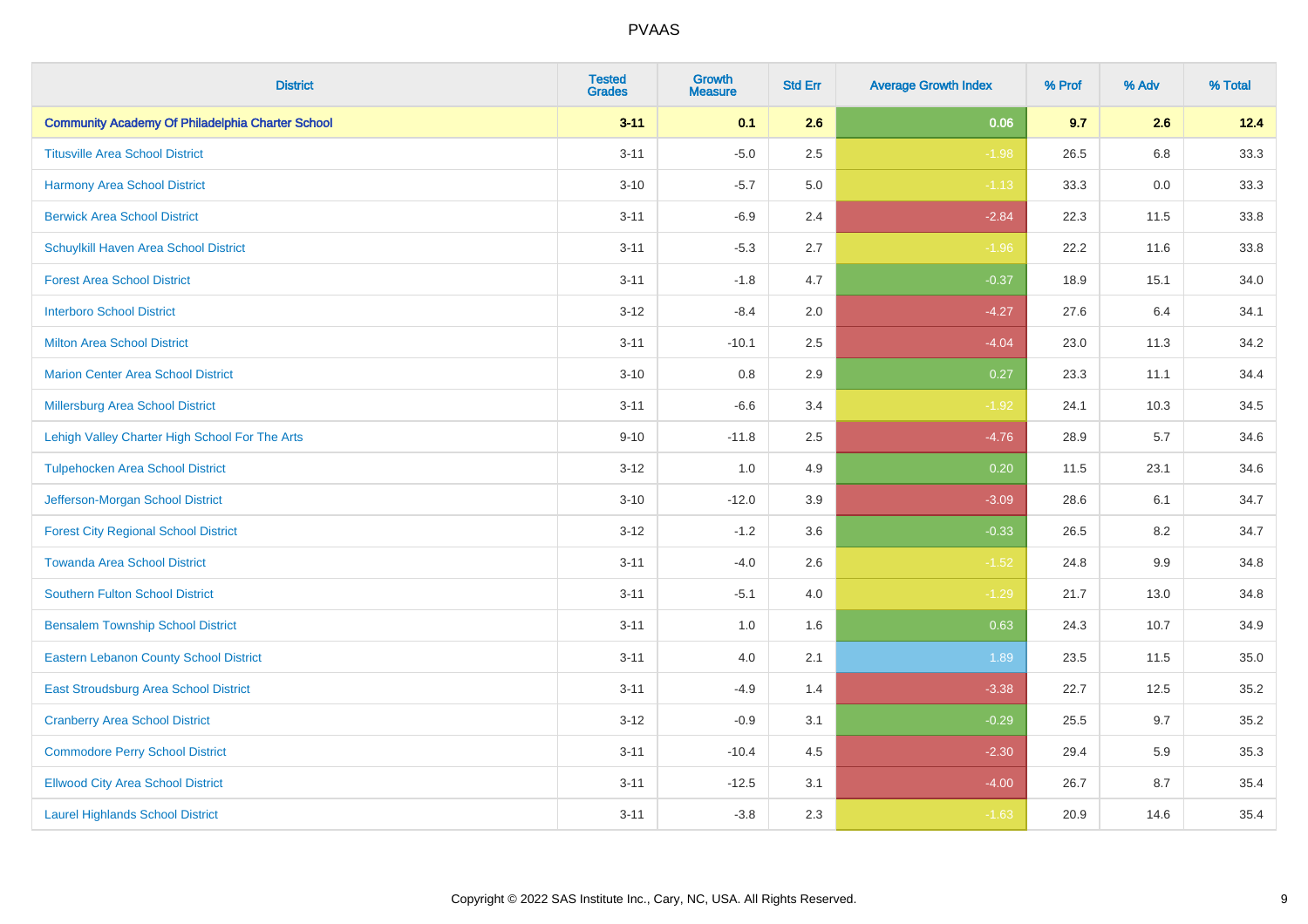| <b>District</b>                                         | <b>Tested</b><br><b>Grades</b> | <b>Growth</b><br><b>Measure</b> | <b>Std Err</b> | <b>Average Growth Index</b> | % Prof | % Adv | % Total |
|---------------------------------------------------------|--------------------------------|---------------------------------|----------------|-----------------------------|--------|-------|---------|
| <b>Community Academy Of Philadelphia Charter School</b> | $3 - 11$                       | 0.1                             | 2.6            | 0.06                        | 9.7    | 2.6   | 12.4    |
| <b>Northeast Bradford School District</b>               | $3 - 10$                       | $-5.0$                          | 3.7            | $-1.35$                     | 30.6   | 4.8   | 35.5    |
| <b>Somerset Area School District</b>                    | $3 - 11$                       | $-7.6$                          | 2.4            | $-3.17$                     | 21.0   | 14.5  | 35.5    |
| <b>Upper Darby School District</b>                      | $3 - 12$                       | 11.2                            | 1.4            | 8.28                        | 23.8   | 11.8  | 35.6    |
| <b>Panther Valley School District</b>                   | $3 - 12$                       | $-13.3$                         | 3.2            | $-4.10$                     | 31.5   | 4.1   | 35.6    |
| <b>Centennial School District</b>                       | $3 - 10$                       | 1.5                             | 1.5            | 0.98                        | 23.6   | 12.4  | 36.0    |
| <b>Brentwood Borough School District</b>                | $3 - 11$                       | 1.3                             | 3.0            | 0.44                        | 20.2   | 16.0  | 36.2    |
| <b>Mercer Area School District</b>                      | $3 - 11$                       | 2.2                             | 3.1            | 0.70                        | 24.4   | 11.8  | 36.2    |
| <b>Mid Valley School District</b>                       | $3 - 10$                       | $-11.1$                         | 2.7            | $-4.07$                     | 28.3   | 8.1   | 36.4    |
| <b>Reynolds School District</b>                         | $3 - 10$                       | $-3.0$                          | 3.5            | $-0.87$                     | 27.3   | 9.1   | 36.4    |
| <b>Warren County School District</b>                    | $3 - 11$                       | $-0.1$                          | 1.6            | $-0.06$                     | 26.7   | 9.7   | 36.4    |
| <b>Franklin Area School District</b>                    | $3 - 11$                       | $-3.7$                          | 2.6            | $-1.43$                     | 30.5   | 5.9   | 36.4    |
| <b>Big Spring School District</b>                       | $3 - 11$                       | $-9.8$                          | 2.3            | $-4.32$                     | 23.6   | 12.9  | 36.5    |
| <b>Montgomery Area School District</b>                  | $3 - 11$                       | $-5.8$                          | 3.2            | $-1.83$                     | 25.0   | 11.5  | 36.5    |
| Southern Tioga School District                          | $3 - 11$                       | $-0.1$                          | 2.8            | $-0.03$                     | 26.3   | 10.3  | 36.6    |
| <b>Greenville Area School District</b>                  | $3 - 11$                       | $-13.2$                         | 3.0            | $-4.45$                     | 32.1   | 4.6   | 36.7    |
| <b>Canton Area School District</b>                      | $3 - 11$                       | 8.4                             | 2.9            | 2.92                        | 13.8   | 23.0  | 36.8    |
| <b>Bethlehem-Center School District</b>                 | $3 - 10$                       | 2.1                             | 3.5            | 0.59                        | 32.3   | 4.6   | 36.9    |
| <b>Salisbury Township School District</b>               | $3 - 11$                       | 5.8                             | 3.6            | 1.62                        | 24.4   | 12.6  | 37.0    |
| <b>Ringgold School District</b>                         | $3 - 11$                       | 2.9                             | 2.2            | 1.32                        | 23.8   | 13.3  | 37.1    |
| <b>Minersville Area School District</b>                 | $3 - 11$                       | $-2.9$                          | 3.4            | $-0.86$                     | 27.4   | 9.7   | 37.1    |
| <b>Conneaut School District</b>                         | $3 - 12$                       | $-2.3$                          | 2.6            | $-0.91$                     | 27.4   | 9.7   | 37.1    |
| <b>Easton Area School District</b>                      | $3 - 12$                       | 6.3                             | 1.3            | 4.91                        | 24.1   | 13.0  | 37.1    |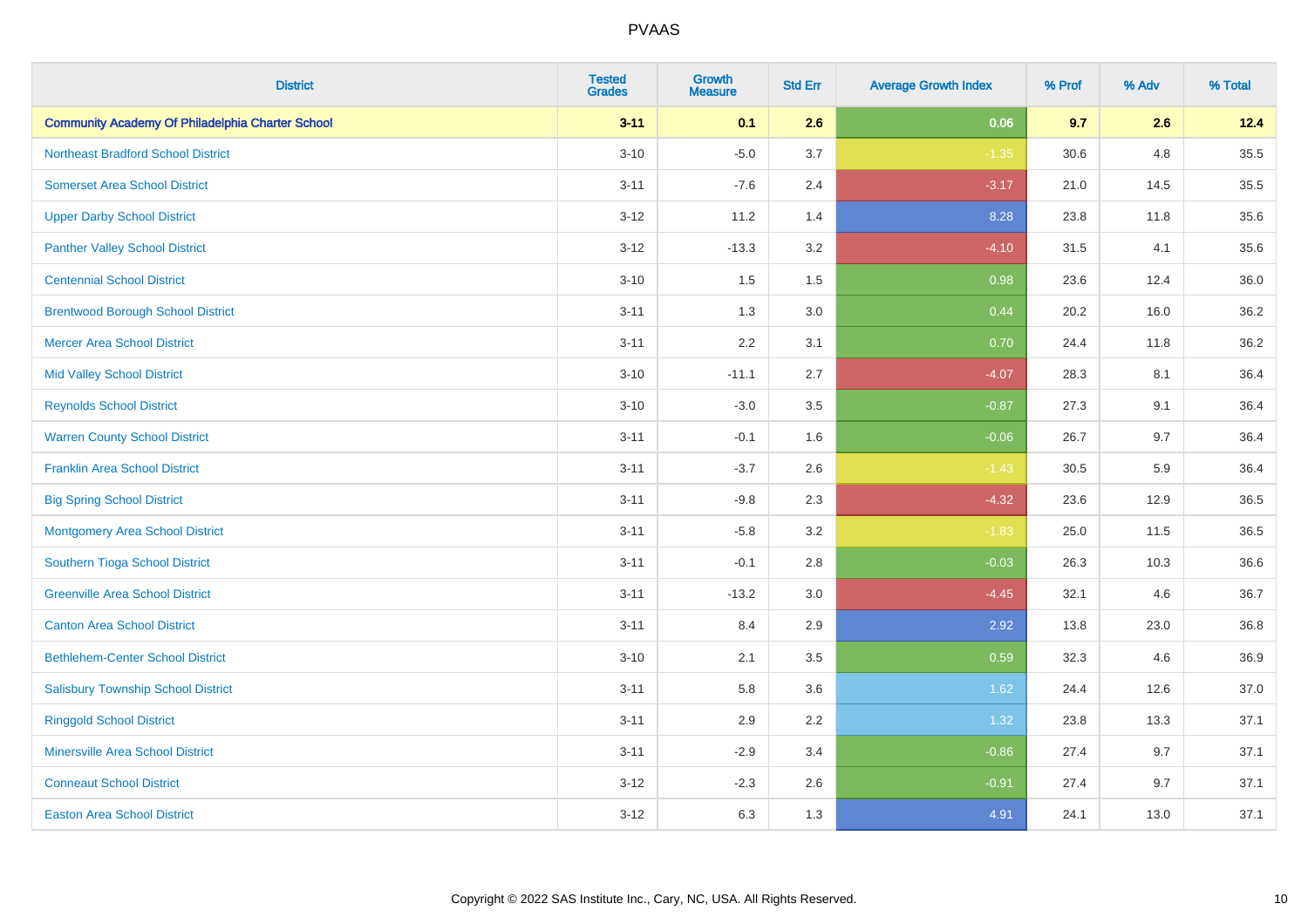| <b>District</b>                                         | <b>Tested</b><br><b>Grades</b> | <b>Growth</b><br><b>Measure</b> | <b>Std Err</b> | <b>Average Growth Index</b> | % Prof | % Adv   | % Total |
|---------------------------------------------------------|--------------------------------|---------------------------------|----------------|-----------------------------|--------|---------|---------|
| <b>Community Academy Of Philadelphia Charter School</b> | $3 - 11$                       | 0.1                             | 2.6            | 0.06                        | 9.7    | 2.6     | 12.4    |
| <b>Butler Area School District</b>                      | $3 - 11$                       | $-14.1$                         | $1.5$          | $-9.60$                     | 26.4   | 11.1    | 37.5    |
| <b>Moshannon Valley School District</b>                 | $3 - 10$                       | $-5.1$                          | 4.6            | $-1.12$                     | 25.0   | 12.5    | 37.5    |
| <b>Deer Lakes School District</b>                       | $3 - 11$                       | $-10.0$                         | 2.5            | $-4.02$                     | 27.7   | $9.9\,$ | 37.6    |
| Southern Huntingdon County School District              | $3 - 11$                       | $-5.9$                          | 3.4            | $-1.76$                     | 32.8   | 4.9     | 37.7    |
| <b>Riverside School District</b>                        | $3 - 11$                       | $-6.2$                          | 2.7            | $-2.33$                     | 20.8   | 17.0    | 37.7    |
| <b>Yough School District</b>                            | $3 - 10$                       | $-6.2$                          | 2.7            | $-2.27$                     | 28.9   | 8.8     | 37.7    |
| <b>Port Allegany School District</b>                    | $3 - 11$                       | 6.5                             | 3.7            | 1.74                        | 26.4   | 11.3    | 37.7    |
| <b>Wellsboro Area School District</b>                   | $3 - 11$                       | $-6.3$                          | 3.0            | $-2.08$                     | 24.4   | 13.4    | 37.8    |
| <b>Elk Lake School District</b>                         | $3 - 11$                       | $-6.1$                          | 2.9            | $-2.12$                     | 26.3   | 11.6    | 37.9    |
| <b>Governor Mifflin School District</b>                 | $3 - 11$                       | $-4.4$                          | 1.6            | $-2.69$                     | 30.3   | 7.7     | 38.0    |
| <b>Cambria Heights School District</b>                  | $3 - 10$                       | $-6.2$                          | 2.9            | $-2.11$                     | 25.0   | 13.0    | 38.0    |
| <b>Chartiers Valley School District</b>                 | $3 - 11$                       | $-9.1$                          | 2.1            | $-4.23$                     | 20.7   | 17.4    | 38.0    |
| <b>Central Dauphin School District</b>                  | $3 - 11$                       | $-5.2$                          | 1.2            | $-4.24$                     | 29.3   | 8.7     | 38.0    |
| <b>Charleroi School District</b>                        | $3 - 11$                       | $-4.3$                          | 2.7            | $-1.55$                     | 22.2   | 15.9    | 38.1    |
| <b>Bucks County Technical High School</b>               | $9 - 10$                       | $-2.9$                          | 2.2            | $-1.29$                     | 27.7   | 10.4    | 38.2    |
| Catasauqua Area School District                         | $3 - 12$                       | $-7.3$                          | 2.8            | $-2.58$                     | 27.1   | 11.2    | 38.3    |
| <b>Bangor Area School District</b>                      | $3 - 12$                       | $-1.2$                          | 2.0            | $-0.60$                     | 25.8   | 12.7    | 38.5    |
| <b>Southeastern Greene School District</b>              | $3 - 10$                       | $-2.3$                          | 4.4            | $-0.53$                     | 29.0   | 9.7     | 38.7    |
| Philipsburg-Osceola Area School District                | $3 - 11$                       | 4.1                             | 3.0            | 1.37                        | 22.5   | 16.2    | 38.8    |
| <b>Pottsgrove School District</b>                       | $3 - 11$                       | $-5.5$                          | 2.0            | $-2.78$                     | 28.6   | 10.3    | 38.8    |
| Salisbury-Elk Lick School District                      | $3 - 11$                       | $-8.4$                          | 5.8            | $-1.45$                     | 33.3   | 5.6     | 38.9    |
| <b>Blue Ridge School District</b>                       | $3 - 11$                       | 8.3                             | 3.7            | 2.24                        | 29.6   | 9.3     | 38.9    |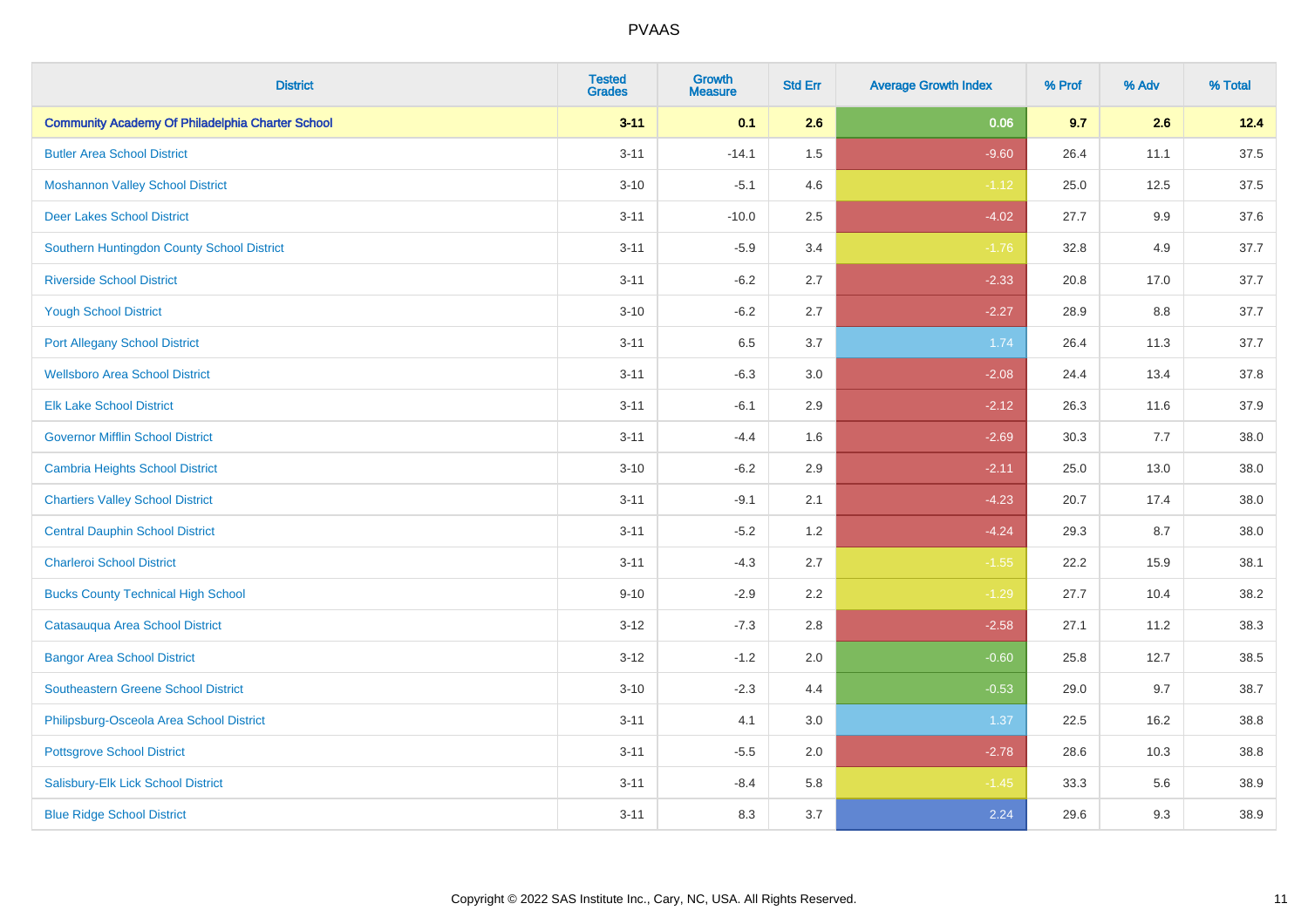| <b>District</b>                                         | <b>Tested</b><br><b>Grades</b> | <b>Growth</b><br><b>Measure</b> | <b>Std Err</b> | <b>Average Growth Index</b> | % Prof | % Adv   | % Total  |
|---------------------------------------------------------|--------------------------------|---------------------------------|----------------|-----------------------------|--------|---------|----------|
| <b>Community Academy Of Philadelphia Charter School</b> | $3 - 11$                       | 0.1                             | 2.6            | 0.06                        | 9.7    | 2.6     | 12.4     |
| <b>Pleasant Valley School District</b>                  | $3 - 11$                       | $-3.3$                          | 1.8            | $-1.80$                     | 28.5   | 10.4    | $39.0\,$ |
| <b>Uniontown Area School District</b>                   | $3 - 11$                       | $-2.8$                          | 3.1            | $-0.91$                     | 31.7   | 7.3     | 39.0     |
| <b>Forest Hills School District</b>                     | $3 - 11$                       | 1.8                             | 2.5            | 0.71                        | 28.8   | 10.3    | 39.1     |
| <b>Penn-Delco School District</b>                       | $3 - 11$                       | 1.3                             | 1.8            | 0.75                        | 26.5   | 12.6    | 39.1     |
| <b>Shikellamy School District</b>                       | $3 - 10$                       | $-8.3$                          | 2.4            | $-3.42$                     | 20.8   | 18.5    | 39.2     |
| Selinsgrove Area School District                        | $3 - 12$                       | $-5.7$                          | 2.1            | $-2.74$                     | 25.4   | 13.9    | 39.2     |
| <b>Troy Area School District</b>                        | $3 - 10$                       | $-4.7$                          | 3.2            | $-1.46$                     | 22.8   | 16.5    | 39.2     |
| Northern Lehigh School District                         | $3 - 12$                       | 6.1                             | 2.5            | 2.42                        | 21.4   | 18.0    | 39.3     |
| <b>Chambersburg Area School District</b>                | $3 - 11$                       | $-5.6$                          | 1.3            | $-4.42$                     | 24.2   | 15.2    | 39.4     |
| <b>Cameron County School District</b>                   | $3 - 12$                       | $-5.0$                          | 4.4            | $-1.12$                     | 34.9   | 4.8     | 39.7     |
| <b>Ligonier Valley School District</b>                  | $3 - 11$                       | $-10.8$                         | 3.1            | $-3.43$                     | 34.1   | 5.8     | 39.9     |
| <b>Tri-Valley School District</b>                       | $3 - 10$                       | $-2.7$                          | 3.9            | $-0.69$                     | 31.0   | 9.5     | 40.5     |
| <b>Union City Area School District</b>                  | $3 - 12$                       | $-8.7$                          | 3.3            | $-2.59$                     | 29.7   | 10.9    | 40.6     |
| <b>Susquehanna Community School District</b>            | $3 - 11$                       | $-4.5$                          | 3.8            | $-1.19$                     | 31.9   | 8.8     | 40.7     |
| <b>Derry Area School District</b>                       | $3 - 11$                       | $-11.8$                         | 2.6            | $-4.53$                     | 34.8   | 6.1     | 40.9     |
| Lehigh Career & Technical Institute                     | $10 - 12$                      | $-0.7$                          | 6.3            | $-0.11$                     | 36.4   | 4.6     | 40.9     |
| <b>Keystone Oaks School District</b>                    | $3 - 11$                       | $-7.2$                          | 2.3            | $-3.14$                     | 30.0   | 11.1    | 41.0     |
| <b>Weatherly Area School District</b>                   | $3 - 11$                       | $-5.8$                          | 4.0            | $-1.44$                     | 32.1   | $8.9\,$ | 41.1     |
| <b>Shanksville-Stonycreek School District</b>           | $3 - 10$                       | $-8.6$                          | 5.5            | $-1.55$                     | 17.6   | 23.5    | 41.2     |
| <b>Kiski Area School District</b>                       | $3 - 11$                       | $-4.0$                          | 2.0            | $-1.99$                     | 23.1   | 18.2    | 41.3     |
| <b>Purchase Line School District</b>                    | $3 - 12$                       | 4.3                             | 3.3            | 1.30                        | 32.3   | 9.0     | 41.4     |
| <b>Pittston Area School District</b>                    | $3 - 11$                       | $-8.2$                          | 2.2            | $-3.75$                     | 26.7   | 14.8    | 41.5     |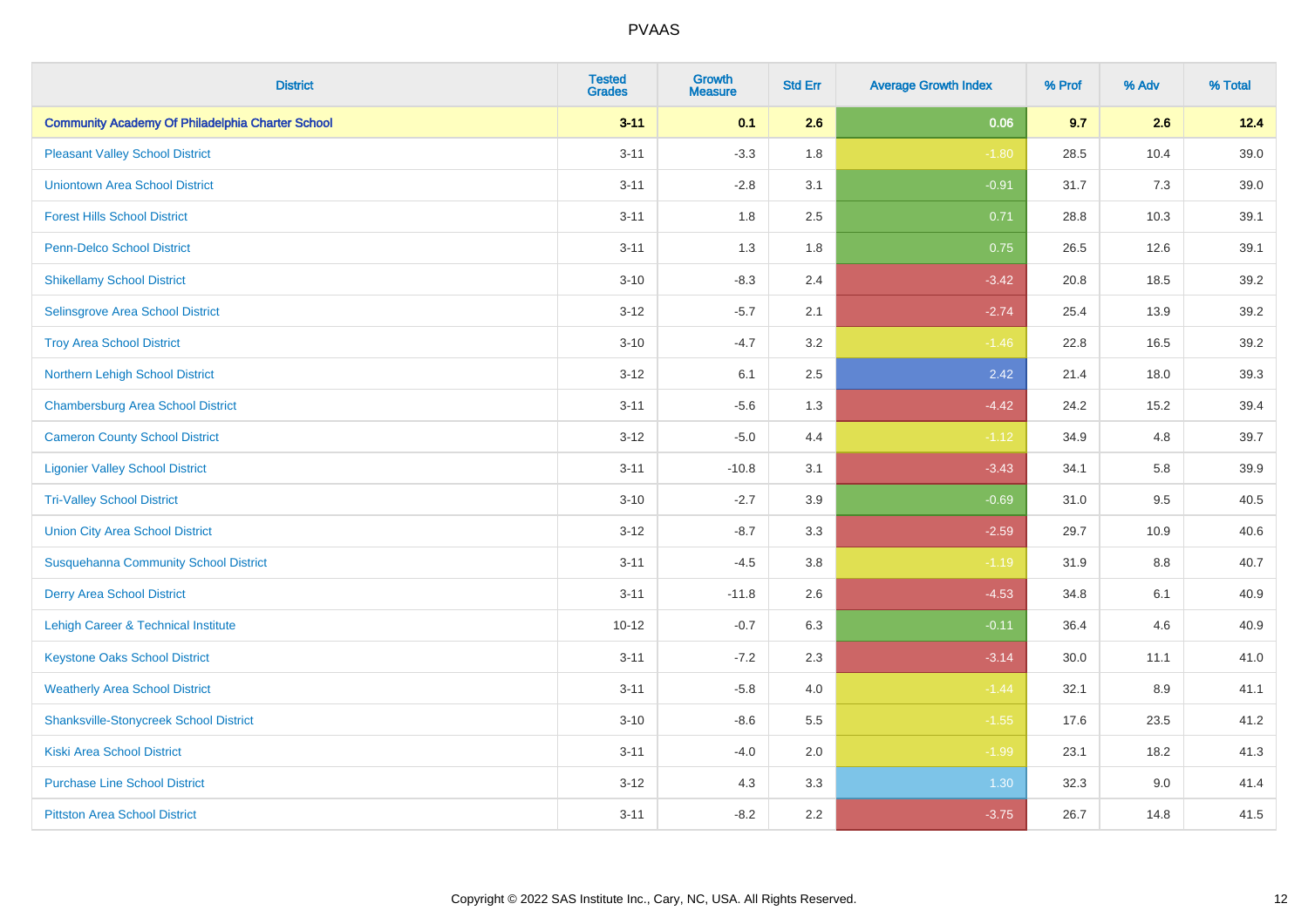| <b>District</b>                                         | <b>Tested</b><br><b>Grades</b> | <b>Growth</b><br><b>Measure</b> | <b>Std Err</b> | <b>Average Growth Index</b> | % Prof | % Adv | % Total |
|---------------------------------------------------------|--------------------------------|---------------------------------|----------------|-----------------------------|--------|-------|---------|
| <b>Community Academy Of Philadelphia Charter School</b> | $3 - 11$                       | 0.1                             | 2.6            | 0.06                        | 9.7    | 2.6   | 12.4    |
| <b>Wyoming Area School District</b>                     | $3 - 10$                       | $-5.5$                          | 2.5            | $-2.21$                     | 32.0   | 9.6   | 41.6    |
| <b>West Middlesex Area School District</b>              | $3 - 10$                       | $-7.4$                          | 3.5            | $-2.11$                     | 32.0   | 9.6   | 41.6    |
| <b>Northern Potter School District</b>                  | $3 - 12$                       | 6.8                             | 4.6            | 1.48                        | 30.6   | 11.1  | 41.7    |
| <b>Old Forge School District</b>                        | $3 - 12$                       | $-11.3$                         | 3.1            | $-3.62$                     | 28.6   | 13.2  | 41.8    |
| <b>School Lane Charter School</b>                       | $3 - 11$                       | 2.6                             | 3.6            | 0.72                        | 23.1   | 18.7  | 41.8    |
| <b>Keystone Central School District</b>                 | $3 - 11$                       | 3.6                             | 1.8            | 2.04                        | 27.1   | 14.6  | 41.8    |
| <b>Juniata County School District</b>                   | $3 - 12$                       | 7.7                             | 2.0            | 3.81                        | 22.9   | 18.9  | 41.8    |
| <b>Collegium Charter School</b>                         | $3 - 10$                       | 21.2                            | 2.6            | 8.18                        | 25.4   | 16.4  | 41.8    |
| Northern Tioga School District                          | $3 - 12$                       | 6.8                             | 2.6            | 2.64                        | 25.0   | 16.9  | 41.9    |
| <b>Neshannock Township School District</b>              | $3 - 10$                       | $-12.5$                         | 2.7            | $-4.73$                     | 29.0   | 13.0  | 42.0    |
| <b>Mount Pleasant Area School District</b>              | $3 - 11$                       | $-5.4$                          | 2.3            | $-2.37$                     | 33.3   | 8.7   | 42.0    |
| <b>Oxford Area School District</b>                      | $3 - 11$                       | $-3.1$                          | 1.8            | $-1.77$                     | 27.5   | 14.5  | 42.0    |
| <b>Avella Area School District</b>                      | $3 - 12$                       | 1.6                             | 4.7            | 0.34                        | 34.8   | 7.2   | 42.0    |
| <b>Grove City Area School District</b>                  | $3 - 12$                       | $-8.8$                          | 2.3            | $-3.89$                     | 25.6   | 16.4  | 42.0    |
| <b>Crawford Central School District</b>                 | $3 - 11$                       | 5.7                             | 2.1            | 2.71                        | 26.4   | 15.8  | 42.1    |
| Oil City Area School District                           | $3 - 11$                       | 8.6                             | 2.4            | 3.56                        | 29.1   | 13.1  | 42.2    |
| <b>Solanco School District</b>                          | $3 - 11$                       | 2.2                             | 1.8            | 1.18                        | 27.2   | 15.0  | 42.3    |
| <b>Northgate School District</b>                        | $3 - 11$                       | $-3.0$                          | 3.4            | $-0.85$                     | 35.6   | 6.8   | 42.4    |
| <b>Commonwealth Charter Academy Charter School</b>      | $3 - 10$                       | 4.2                             | 1.6            | 2.68                        | 27.0   | 15.6  | 42.5    |
| <b>Conrad Weiser Area School District</b>               | $3 - 11$                       | 7.1                             | 2.1            | 3.34                        | 28.2   | 14.4  | 42.6    |
| <b>New Brighton Area School District</b>                | $3 - 11$                       | $-2.1$                          | 3.2            | $-0.65$                     | 31.5   | 11.1  | 42.6    |
| <b>Central Greene School District</b>                   | $3 - 11$                       | $-0.4$                          | 2.5            | $-0.15$                     | 27.8   | 14.8  | 42.6    |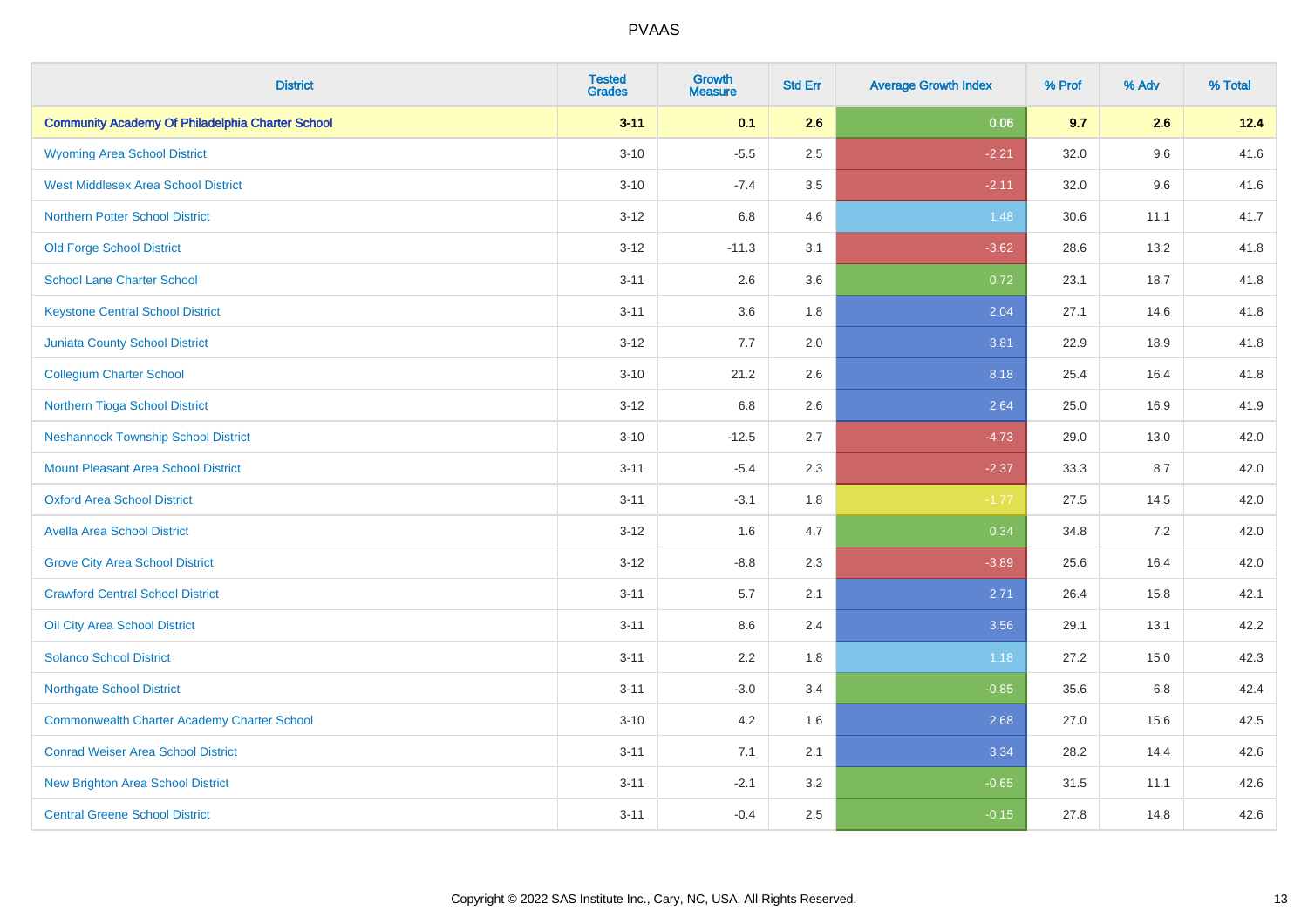| <b>District</b>                                         | <b>Tested</b><br><b>Grades</b> | <b>Growth</b><br><b>Measure</b> | <b>Std Err</b> | <b>Average Growth Index</b> | % Prof | % Adv | % Total |
|---------------------------------------------------------|--------------------------------|---------------------------------|----------------|-----------------------------|--------|-------|---------|
| <b>Community Academy Of Philadelphia Charter School</b> | $3 - 11$                       | 0.1                             | 2.6            | 0.06                        | 9.7    | 2.6   | 12.4    |
| <b>Leechburg Area School District</b>                   | $3 - 11$                       | 7.0                             | 3.9            | 1.79                        | 37.7   | 4.9   | 42.6    |
| <b>Ridley School District</b>                           | $3 - 12$                       | 0.3                             | 1.6            | 0.21                        | 32.0   | 10.7  | 42.6    |
| <b>Kennett Consolidated School District</b>             | $3 - 11$                       | $-10.4$                         | 1.7            | $-6.27$                     | 28.7   | 14.0  | 42.7    |
| <b>Exeter Township School District</b>                  | $3 - 11$                       | $-1.0$                          | 1.7            | $-0.58$                     | 27.2   | 15.6  | 42.8    |
| Altoona Area School District                            | $3 - 12$                       | 0.1                             | 1.5            | 0.07                        | 29.0   | 13.8  | 42.8    |
| <b>West Greene School District</b>                      | $3 - 11$                       | $-8.1$                          | 3.9            | $-2.08$                     | 31.0   | 11.9  | 42.9    |
| <b>Union Area School District</b>                       | $3 - 11$                       | $-6.5$                          | 3.8            | $-1.70$                     | 30.6   | 12.2  | 42.9    |
| <b>Millville Area School District</b>                   | $3 - 12$                       | $-5.6$                          | 4.4            | $-1.26$                     | 31.4   | 11.4  | 42.9    |
| <b>Highlands School District</b>                        | $3 - 11$                       | $-1.3$                          | 2.3            | $-0.55$                     | 32.6   | 10.5  | 43.0    |
| Northern Bedford County School District                 | $3 - 11$                       | $-2.3$                          | 3.3            | $-0.69$                     | 26.2   | 16.9  | 43.1    |
| <b>Penn Cambria School District</b>                     | $3 - 11$                       | $-4.5$                          | 2.4            | $-1.86$                     | 27.3   | 15.8  | 43.2    |
| Octorara Area School District                           | $3 - 11$                       | $-7.5$                          | 3.2            | $-2.35$                     | 26.1   | 17.0  | 43.2    |
| <b>Allegheny Valley School District</b>                 | $3 - 11$                       | $-1.9$                          | 3.9            | $-0.48$                     | 31.8   | 11.4  | 43.2    |
| Southern Columbia Area School District                  | $3 - 11$                       | $-8.5$                          | 3.0            | $-2.83$                     | 30.5   | 12.8  | 43.3    |
| <b>Apollo-Ridge School District</b>                     | $3 - 12$                       | 9.5                             | 3.0            | 3.23                        | 34.0   | 9.4   | 43.4    |
| <b>Lakeland School District</b>                         | $3 - 11$                       | 13.3                            | 2.8            | 4.80                        | 22.2   | 21.2  | 43.4    |
| <b>Northwest Area School District</b>                   | $3 - 10$                       | $-3.2$                          | 3.3            | $-0.97$                     | 30.4   | 13.0  | 43.5    |
| <b>Hamburg Area School District</b>                     | $3 - 11$                       | $0.6\,$                         | 2.4            | 0.25                        | 28.0   | 15.5  | 43.6    |
| <b>Bentworth School District</b>                        | $3 - 11$                       | 7.0                             | 3.0            | 2.36                        | 26.6   | 17.0  | 43.6    |
| <b>Greensburg Salem School District</b>                 | $3 - 11$                       | $-6.9$                          | 2.2            | $-3.06$                     | 30.3   | 13.3  | 43.6    |
| <b>Austin Area School District</b>                      | $3 - 11$                       | 2.6                             | 6.0            | 0.43                        | 25.0   | 18.8  | 43.8    |
| <b>Pine Grove Area School District</b>                  | $3 - 11$                       | $-1.1$                          | 3.0            | $-0.36$                     | 29.5   | 14.3  | 43.8    |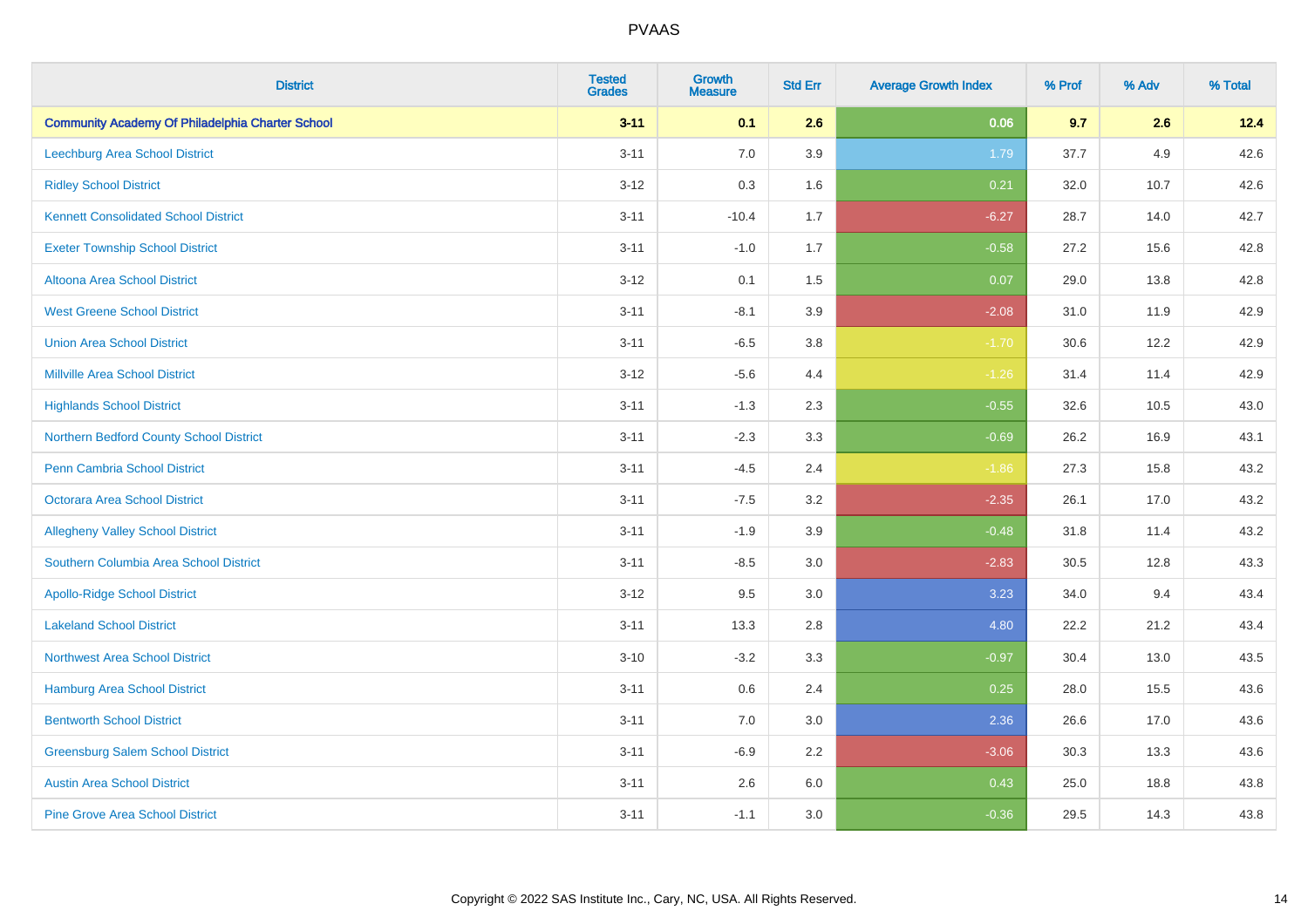| <b>District</b>                                         | <b>Tested</b><br><b>Grades</b> | <b>Growth</b><br><b>Measure</b> | <b>Std Err</b> | <b>Average Growth Index</b> | % Prof | % Adv | % Total |
|---------------------------------------------------------|--------------------------------|---------------------------------|----------------|-----------------------------|--------|-------|---------|
| <b>Community Academy Of Philadelphia Charter School</b> | $3 - 11$                       | 0.1                             | 2.6            | 0.06                        | 9.7    | 2.6   | 12.4    |
| <b>Agora Cyber Charter School</b>                       | $3 - 11$                       | 14.6                            | 2.4            | 6.03                        | 24.7   | 19.5  | 44.2    |
| <b>Chestnut Ridge School District</b>                   | $3 - 12$                       | 4.0                             | 2.9            | 1.38                        | 33.2   | 11.0  | 44.2    |
| <b>Susquenita School District</b>                       | $3 - 11$                       | $-5.9$                          | 2.6            | $-2.28$                     | 30.6   | 13.9  | 44.4    |
| <b>Smethport Area School District</b>                   | $3 - 12$                       | 5.8                             | 3.8            | 1.52                        | 24.6   | 20.0  | 44.6    |
| <b>Fort Cherry School District</b>                      | $3 - 10$                       | $-0.7$                          | 3.1            | $-0.21$                     | 30.6   | 14.1  | 44.7    |
| <b>Steel Valley School District</b>                     | $3 - 11$                       | 11.1                            | 3.3            | 3.33                        | 34.8   | 10.1  | 44.9    |
| <b>Elizabeth Forward School District</b>                | $3 - 11$                       | $-5.5$                          | 2.5            | $-2.25$                     | 32.2   | 12.8  | 45.0    |
| <b>Shaler Area School District</b>                      | $3 - 11$                       | $-2.1$                          | 1.8            | $-1.18$                     | 32.0   | 13.0  | 45.0    |
| <b>Clarion Area School District</b>                     | $3 - 11$                       | 3.2                             | 3.7            | 0.88                        | 31.7   | 13.3  | 45.0    |
| <b>South Park School District</b>                       | $3 - 11$                       | $-8.8$                          | 2.5            | $-3.46$                     | 28.1   | 17.0  | 45.2    |
| Huntingdon Area School District                         | $3 - 11$                       | 5.8                             | 2.6            | 2.28                        | 27.8   | 17.4  | 45.2    |
| <b>Upper Perkiomen School District</b>                  | $3 - 11$                       | 5.7                             | 1.9            | 3.04                        | 25.4   | 19.9  | 45.4    |
| <b>Burrell School District</b>                          | $3 - 11$                       | $-1.5$                          | 3.3            | $-0.44$                     | 27.8   | 17.7  | 45.6    |
| <b>Mohawk Area School District</b>                      | $3 - 11$                       | $-10.5$                         | 2.8            | $-3.75$                     | 35.1   | 10.6  | 45.7    |
| Hatboro-Horsham School District                         | $3 - 11$                       | $-2.7$                          | 1.6            | $-1.65$                     | 27.9   | 17.9  | 45.8    |
| Mifflinburg Area School District                        | $3 - 11$                       | $-6.0$                          | 2.1            | $-2.87$                     | 32.7   | 13.3  | 46.0    |
| <b>Laurel School District</b>                           | $3 - 11$                       | 13.0                            | 3.1            | 4.19                        | 30.3   | 15.7  | 46.1    |
| Northwestern School District                            | $3 - 11$                       | $-14.6$                         | 3.2            | $-4.51$                     | 32.5   | 13.7  | 46.2    |
| <b>North Star School District</b>                       | $3 - 11$                       | 1.1                             | 3.3            | 0.34                        | 26.2   | 20.0  | 46.2    |
| <b>North Hills School District</b>                      | $3 - 11$                       | $-15.8$                         | 1.8            | $-8.84$                     | 26.4   | 19.8  | 46.2    |
| <b>Shippensburg Area School District</b>                | $3 - 11$                       | 0.5                             | 1.8            | 0.26                        | 23.5   | 22.8  | 46.3    |
| <b>Otto-Eldred School District</b>                      | $3 - 11$                       | $-0.5$                          | 3.5            | $-0.13$                     | 35.8   | 10.5  | 46.3    |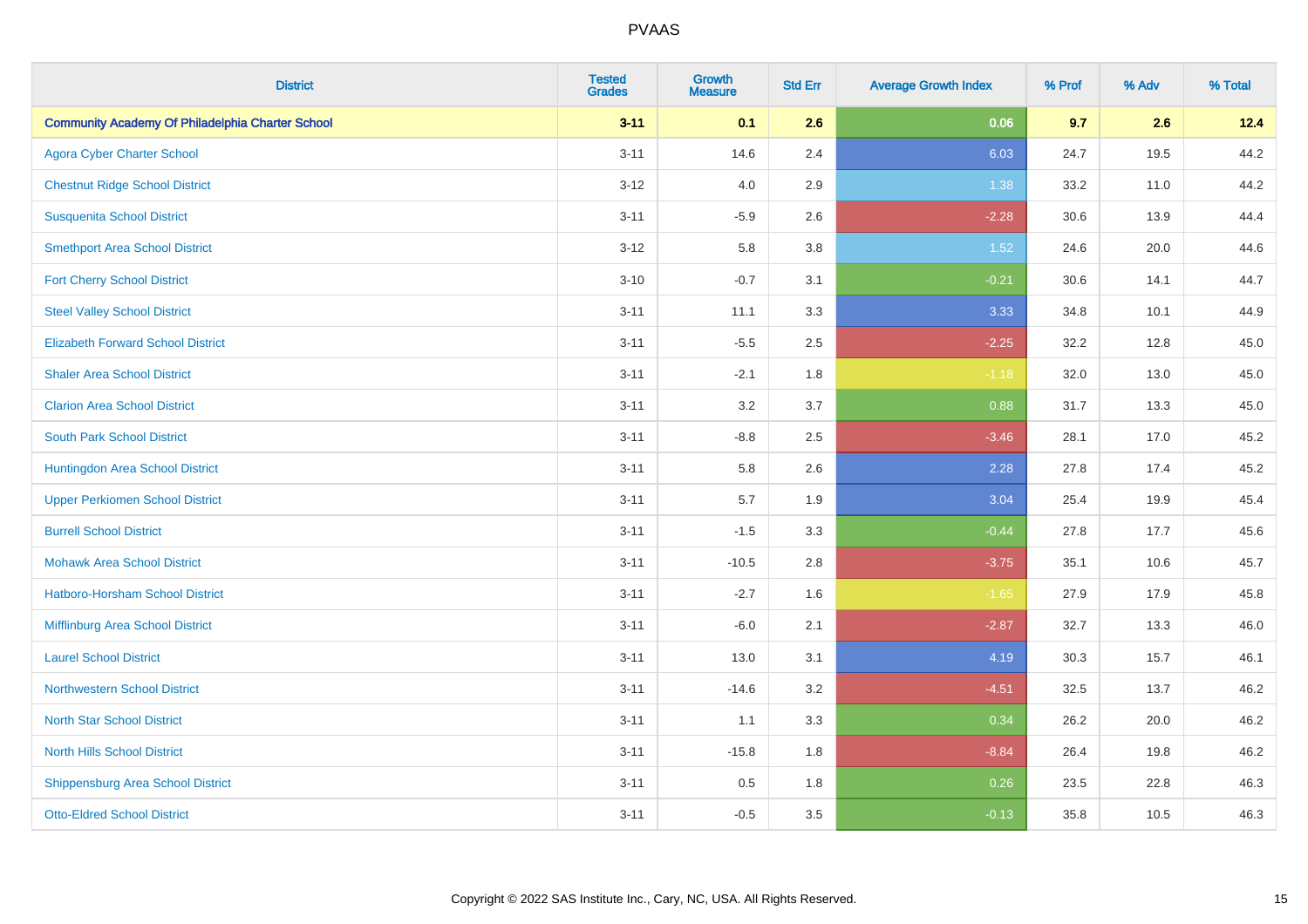| <b>District</b>                                         | <b>Tested</b><br><b>Grades</b> | Growth<br><b>Measure</b> | <b>Std Err</b> | <b>Average Growth Index</b> | % Prof | % Adv | % Total |
|---------------------------------------------------------|--------------------------------|--------------------------|----------------|-----------------------------|--------|-------|---------|
| <b>Community Academy Of Philadelphia Charter School</b> | $3 - 11$                       | 0.1                      | 2.6            | 0.06                        | 9.7    | 2.6   | 12.4    |
| Jamestown Area School District                          | $3 - 11$                       | $-9.5$                   | 4.1            | $-2.33$                     | 41.5   | 4.9   | 46.3    |
| <b>Eastern York School District</b>                     | $3 - 11$                       | $-6.2$                   | 2.3            | $-2.70$                     | 27.8   | 18.5  | 46.4    |
| <b>MaST Community Charter School</b>                    | $3 - 10$                       | $-0.9$                   | 2.5            | $-0.34$                     | 25.0   | 21.6  | 46.6    |
| <b>Baldwin-Whitehall School District</b>                | $3 - 11$                       | $-5.5$                   | 1.9            | $-2.93$                     | 32.0   | 14.7  | 46.7    |
| <b>Hopewell Area School District</b>                    | $3 - 11$                       | 0.8                      | 2.6            | 0.31                        | 34.5   | 12.4  | 46.9    |
| Renaissance Academy Charter School                      | $3 - 11$                       | $-5.6$                   | 3.1            | $-1.79$                     | 28.4   | 18.5  | 46.9    |
| <b>Western Wayne School District</b>                    | $3 - 11$                       | 3.6                      | 2.6            | 1.39                        | 30.8   | 16.2  | 47.0    |
| <b>West Shore School District</b>                       | $3 - 12$                       | 2.2                      | 1.3            | 1.68                        | 31.8   | 15.2  | 47.1    |
| <b>Penn Manor School District</b>                       | $3 - 11$                       | 7.1                      | 1.5            | 4.82                        | 26.7   | 20.5  | 47.2    |
| <b>Karns City Area School District</b>                  | $3 - 11$                       | $-7.2$                   | 2.6            | $-2.71$                     | 26.4   | 20.8  | 47.2    |
| <b>Athens Area School District</b>                      | $3 - 11$                       | 2.6                      | 2.3            | 1.11                        | 34.9   | 12.3  | 47.3    |
| <b>Bald Eagle Area School District</b>                  | $3 - 11$                       | 7.6                      | 2.5            | 3.00                        | 31.6   | 15.6  | 47.3    |
| <b>Hempfield Area School District</b>                   | $3 - 12$                       | $-10.2$                  | 1.6            | $-6.37$                     | 28.1   | 19.2  | 47.3    |
| <b>Carlisle Area School District</b>                    | $3 - 11$                       | $-5.2$                   | 1.7            | $-2.99$                     | 28.0   | 19.3  | 47.3    |
| <b>Everett Area School District</b>                     | $3 - 11$                       | $-1.1$                   | 3.1            | $-0.34$                     | 34.2   | 13.2  | 47.4    |
| Johnsonburg Area School District                        | $3 - 11$                       | 5.0                      | 3.9            | 1.27                        | 35.5   | 11.8  | 47.4    |
| <b>Wallenpaupack Area School District</b>               | $3 - 11$                       | $8.8\,$                  | 2.1            | 4.28                        | 28.5   | 18.9  | 47.4    |
| <b>West Perry School District</b>                       | $3 - 11$                       | 11.0                     | 2.3            | 4.76                        | 26.9   | 20.5  | 47.4    |
| <b>Northern York County School District</b>             | $3 - 11$                       | 8.4                      | 1.8            | 4.63                        | 24.3   | 23.1  | 47.4    |
| South Middleton School District                         | $3 - 11$                       | 4.4                      | 2.2            | 1.95                        | 31.1   | 16.4  | 47.5    |
| <b>Punxsutawney Area School District</b>                | $3 - 11$                       | 15.8                     | 2.7            | 5.83                        | 18.6   | 29.0  | 47.6    |
| <b>Portage Area School District</b>                     | $3 - 10$                       | $-0.5$                   | 3.3            | $-0.14$                     | 27.0   | 20.6  | 47.6    |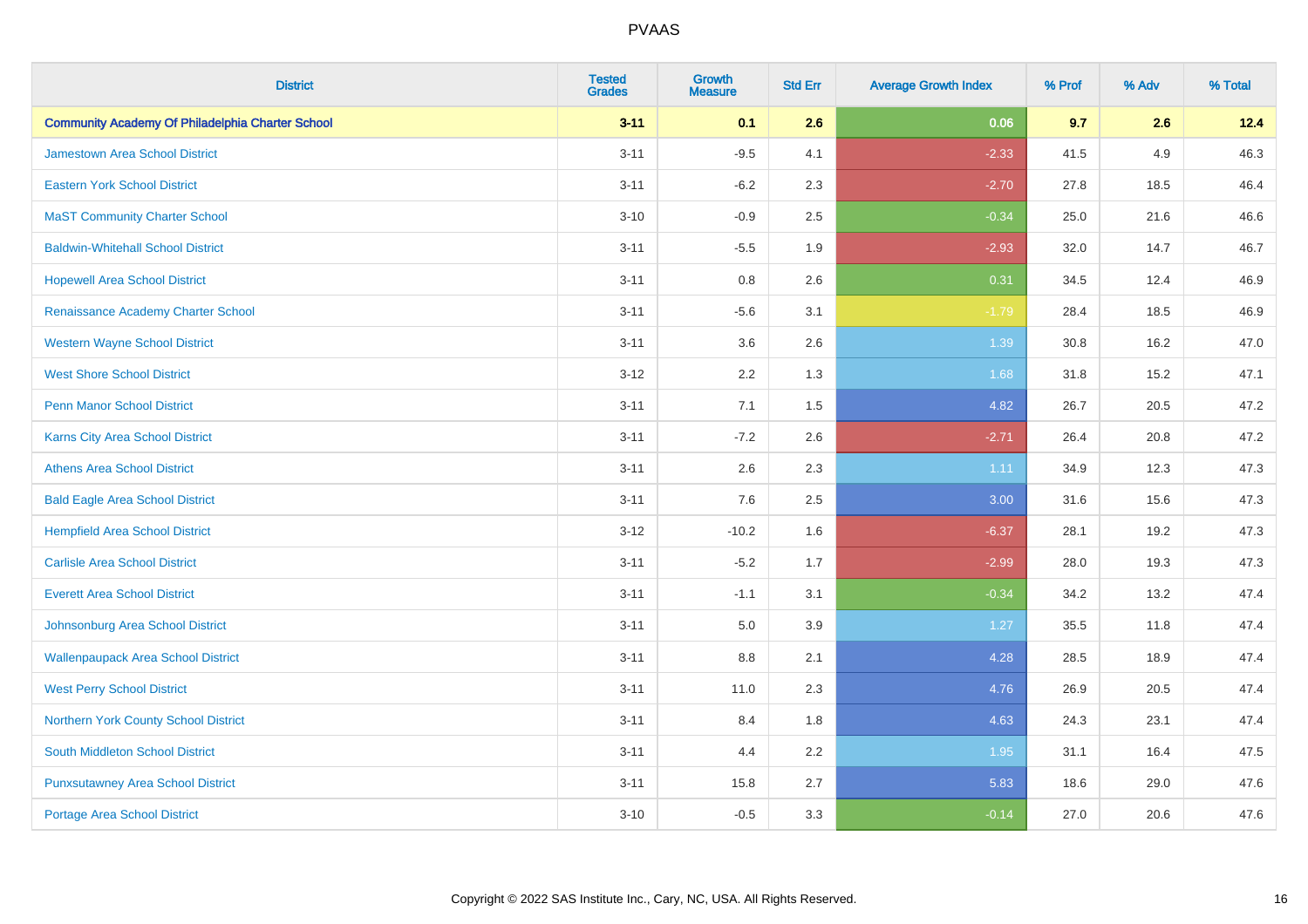| <b>District</b>                                         | <b>Tested</b><br><b>Grades</b> | <b>Growth</b><br><b>Measure</b> | <b>Std Err</b> | <b>Average Growth Index</b> | % Prof | % Adv | % Total |
|---------------------------------------------------------|--------------------------------|---------------------------------|----------------|-----------------------------|--------|-------|---------|
| <b>Community Academy Of Philadelphia Charter School</b> | $3 - 11$                       | 0.1                             | 2.6            | 0.06                        | 9.7    | 2.6   | 12.4    |
| Northampton Area School District                        | $3 - 11$                       | 3.2                             | 1.5            | 2.05                        | 29.8   | 17.9  | 47.7    |
| <b>Hollidaysburg Area School District</b>               | $3 - 11$                       | $-2.7$                          | 1.6            | $-1.64$                     | 32.6   | 15.2  | 47.8    |
| <b>Tunkhannock Area School District</b>                 | $3 - 11$                       | 1.4                             | 2.0            | 0.71                        | 29.8   | 18.1  | 47.9    |
| <b>Bradford Area School District</b>                    | $3 - 12$                       | $-1.8$                          | 2.3            | $-0.79$                     | 31.2   | 16.7  | 47.9    |
| <b>Penncrest School District</b>                        | $3 - 11$                       | 6.0                             | 1.9            | 3.24                        | 31.1   | 16.9  | 48.0    |
| <b>Westmont Hilltop School District</b>                 | $3 - 11$                       | $-1.0$                          | 2.8            | $-0.36$                     | 33.3   | 14.7  | 48.0    |
| <b>Reach Cyber Charter School</b>                       | $3 - 11$                       | 1.4                             | 3.6            | 0.40                        | 32.9   | 15.2  | 48.1    |
| <b>Palisades School District</b>                        | $3 - 11$                       | 7.7                             | 2.9            | 2.66                        | 27.8   | 20.3  | 48.1    |
| <b>Lincoln Park Performing Arts Charter School</b>      | $7 - 11$                       | $-14.9$                         | 2.7            | $-5.45$                     | 39.3   | 8.9   | 48.2    |
| <b>Clarion-Limestone Area School District</b>           | $3 - 12$                       | $-10.0$                         | 3.6            | $-2.76$                     | 28.3   | 20.0  | 48.3    |
| <b>Lake-Lehman School District</b>                      | $3 - 11$                       | 14.9                            | 2.8            | 5.34                        | 25.8   | 22.5  | 48.3    |
| <b>Gettysburg Area School District</b>                  | $3 - 11$                       | $-6.0$                          | 2.0            | $-3.02$                     | 28.8   | 19.6  | 48.5    |
| <b>Annville-Cleona School District</b>                  | $3 - 12$                       | 1.1                             | 2.4            | 0.45                        | 34.8   | 13.6  | 48.5    |
| <b>Palmerton Area School District</b>                   | $3 - 11$                       | $-0.9$                          | 2.7            | $-0.34$                     | 34.3   | 14.3  | 48.6    |
| <b>Cornwall-Lebanon School District</b>                 | $3 - 11$                       | 8.2                             | 1.6            | 5.24                        | 28.0   | 20.5  | 48.6    |
| <b>Girard School District</b>                           | $3 - 11$                       | $-12.3$                         | 2.6            | $-4.76$                     | 29.7   | 18.9  | 48.6    |
| <b>Stroudsburg Area School District</b>                 | $3 - 11$                       | 7.5                             | 1.6            | 4.70                        | 30.4   | 18.3  | 48.7    |
| <b>Ephrata Area School District</b>                     | $3 - 11$                       | $6.8\,$                         | 1.7            | 4.08                        | 31.6   | 17.1  | 48.8    |
| <b>Fort Leboeuf School District</b>                     | $3 - 11$                       | 3.5                             | 2.2            | 1.58                        | 32.0   | 16.8  | 48.8    |
| <b>Southmoreland School District</b>                    | $3 - 11$                       | $-12.5$                         | 3.1            | $-4.04$                     | 33.3   | 15.5  | 48.8    |
| <b>Western Beaver County School District</b>            | $3 - 11$                       | $-9.3$                          | 4.2            | $-2.20$                     | 45.1   | 3.9   | 49.0    |
| <b>Newport School District</b>                          | $3 - 12$                       | 3.8                             | 3.3            | 1.17                        | 38.8   | 10.4  | 49.2    |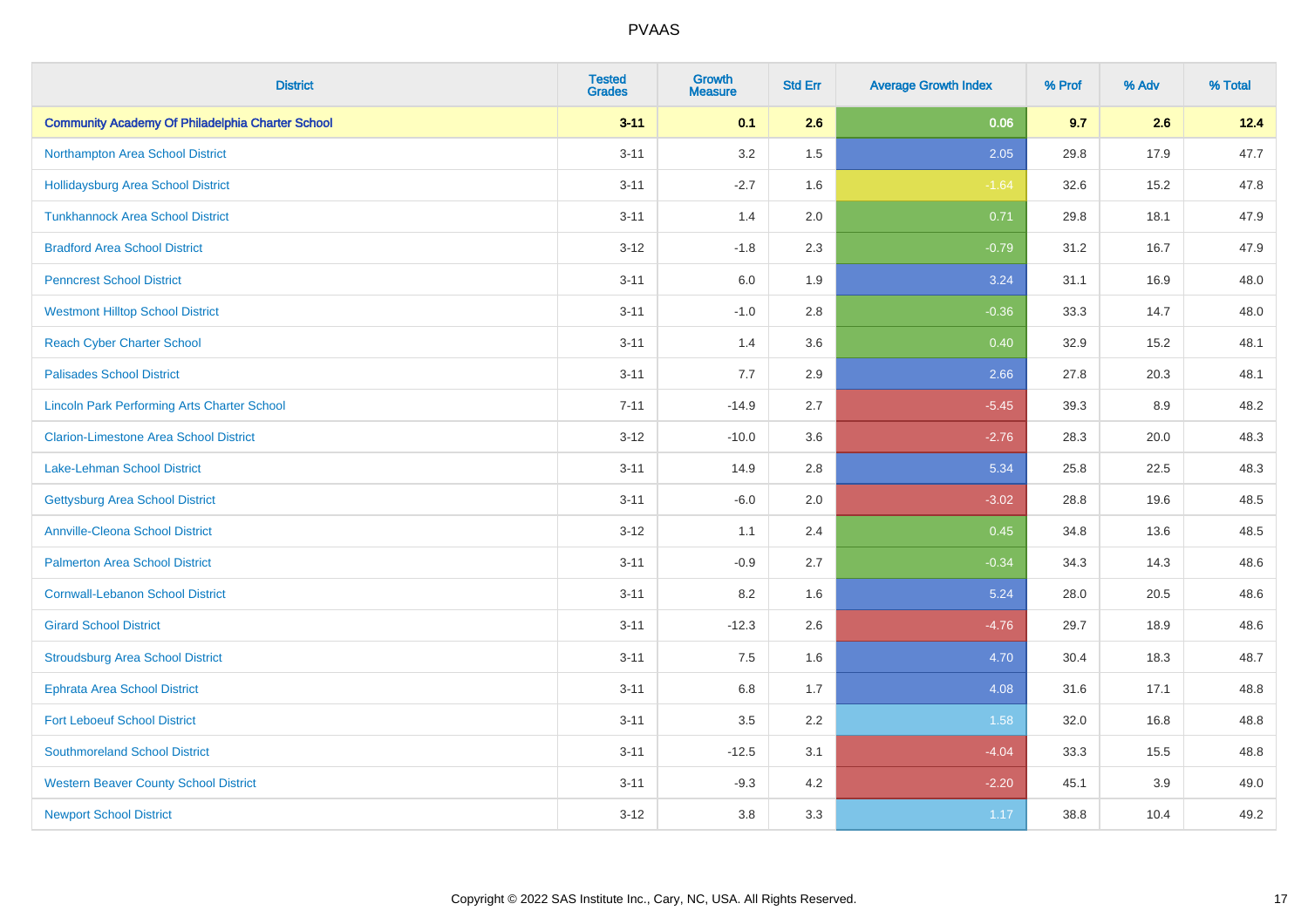| <b>District</b>                                         | <b>Tested</b><br><b>Grades</b> | Growth<br><b>Measure</b> | <b>Std Err</b> | <b>Average Growth Index</b> | % Prof | % Adv | % Total  |
|---------------------------------------------------------|--------------------------------|--------------------------|----------------|-----------------------------|--------|-------|----------|
| <b>Community Academy Of Philadelphia Charter School</b> | $3 - 11$                       | 0.1                      | 2.6            | 0.06                        | 9.7    | 2.6   | 12.4     |
| <b>Iroquois School District</b>                         | $3 - 11$                       | 13.6                     | 2.8            | 4.83                        | 33.3   | 16.0  | 49.4     |
| Middletown Area School District                         | $3 - 11$                       | $-3.4$                   | 2.4            | $-1.44$                     | 34.3   | 15.2  | 49.4     |
| <b>Waynesboro Area School District</b>                  | $3 - 12$                       | 3.0                      | 1.8            | 1.67                        | 26.0   | 23.5  | 49.5     |
| <b>General Mclane School District</b>                   | $3 - 11$                       | $-10.7$                  | 2.4            | $-4.40$                     | 34.0   | 15.6  | 49.6     |
| <b>Valley View School District</b>                      | $3 - 11$                       | 9.3                      | 2.2            | 4.18                        | 26.6   | 23.1  | 49.7     |
| <b>Avonworth School District</b>                        | $3 - 10$                       | $-6.2$                   | 2.3            | $-2.68$                     | 35.9   | 14.1  | 50.0     |
| <b>Schuylkill Valley School District</b>                | $3 - 11$                       | $-1.0$                   | 2.2            | $-0.47$                     | 29.8   | 20.2  | 50.0     |
| <b>Fairfield Area School District</b>                   | $3 - 11$                       | $-0.5$                   | 3.6            | $-0.13$                     | 43.9   | 6.1   | 50.0     |
| <b>Wilson Area School District</b>                      | $3 - 11$                       | $-0.3$                   | 2.4            | $-0.12$                     | 35.4   | 14.6  | 50.0     |
| South Williamsport Area School District                 | $3 - 10$                       | 0.9                      | 3.1            | 0.31                        | 38.4   | 11.6  | $50.0\,$ |
| <b>Upper Adams School District</b>                      | $3 - 11$                       | 0.9                      | 2.5            | 0.37                        | 33.0   | 17.0  | 50.0     |
| <b>Bellefonte Area School District</b>                  | $3 - 11$                       | 6.7                      | 2.0            | 3.34                        | 28.8   | 21.5  | 50.2     |
| <b>Mifflin County School District</b>                   | $3 - 11$                       | 12.3                     | 1.6            | 7.69                        | 35.1   | 15.1  | 50.3     |
| 21st Century Cyber Charter School                       | $6 - 12$                       | 6.6                      | 2.1            | 3.16                        | 29.0   | 21.8  | 50.8     |
| <b>Warrior Run School District</b>                      | $3 - 11$                       | 10.5                     | 2.7            | 3.86                        | 34.1   | 16.8  | 50.9     |
| <b>Halifax Area School District</b>                     | $3 - 11$                       | 5.8                      | 3.5            | 1.64                        | 32.1   | 18.9  | 50.9     |
| <b>Daniel Boone Area School District</b>                | $3 - 12$                       | 0.9                      | 1.9            | 0.46                        | 28.9   | 22.0  | 51.0     |
| Pennsylvania Virtual Charter School                     | $3 - 11$                       | 4.4                      | 3.4            | 1.31                        | 29.8   | 21.2  | 51.0     |
| <b>Riverview School District</b>                        | $3 - 11$                       | $-13.0$                  | 4.0            | $-3.29$                     | 43.1   | 7.8   | 51.0     |
| <b>Kane Area School District</b>                        | $3 - 10$                       | 8.8                      | 2.9            | 3.07                        | 31.4   | 19.8  | 51.2     |
| Mechanicsburg Area School District                      | $3 - 11$                       | $-5.7$                   | 1.6            | $-3.48$                     | 35.1   | 16.0  | 51.2     |
| <b>Windber Area School District</b>                     | $3 - 11$                       | $-11.9$                  | 3.0            | $-3.94$                     | 41.0   | 10.3  | 51.3     |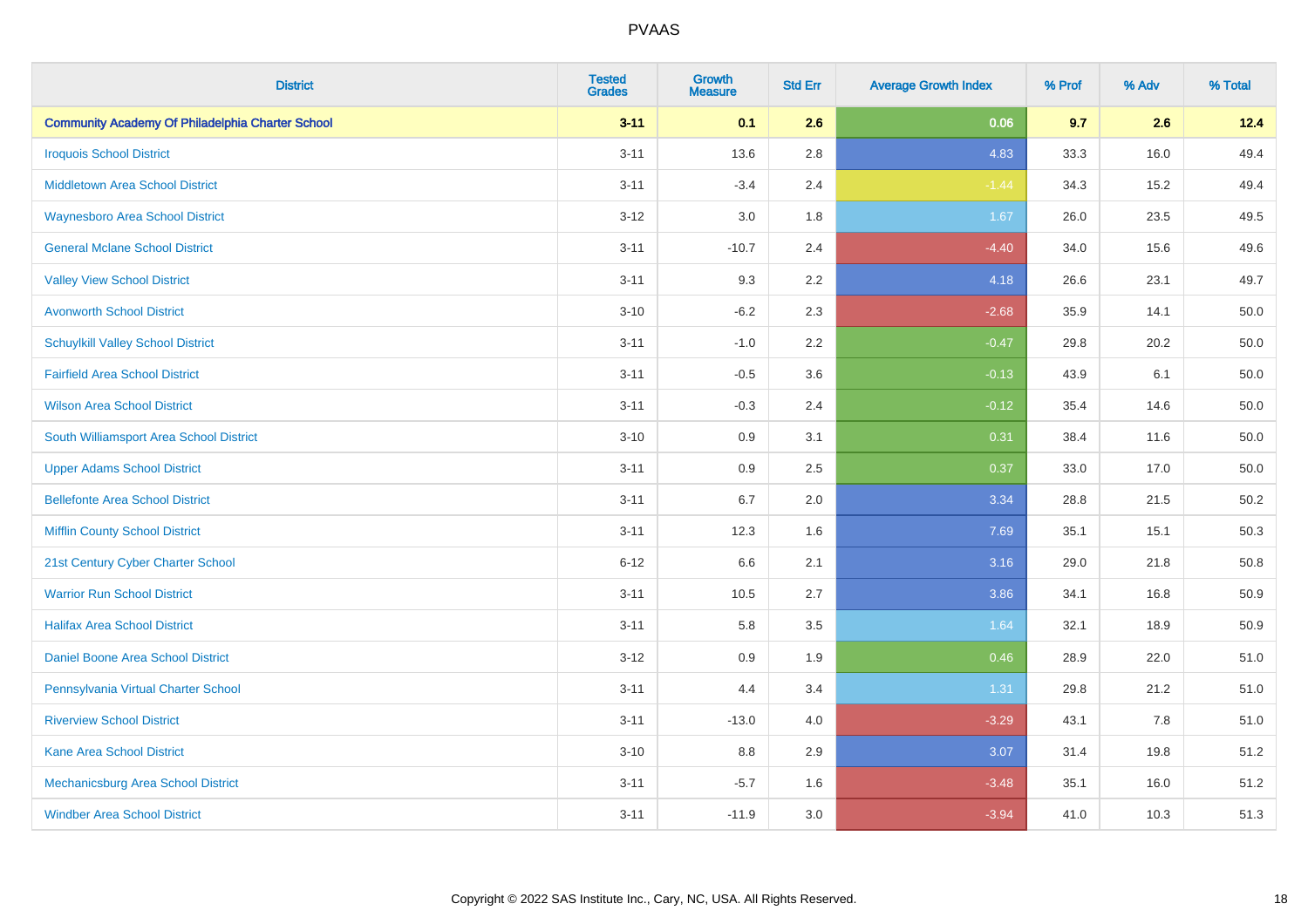| <b>District</b>                                         | <b>Tested</b><br><b>Grades</b> | Growth<br><b>Measure</b> | <b>Std Err</b> | <b>Average Growth Index</b> | % Prof | % Adv | % Total |
|---------------------------------------------------------|--------------------------------|--------------------------|----------------|-----------------------------|--------|-------|---------|
| <b>Community Academy Of Philadelphia Charter School</b> | $3 - 11$                       | 0.1                      | 2.6            | 0.06                        | 9.7    | 2.6   | 12.4    |
| <b>Sullivan County School District</b>                  | $3 - 10$                       | 2.5                      | 4.3            | 0.58                        | 43.6   | 7.7   | 51.3    |
| <b>Sayre Area School District</b>                       | $3 - 11$                       | 5.8                      | 3.2            | 1.81                        | 30.3   | 21.0  | 51.3    |
| <b>Upper Moreland Township School District</b>          | $3 - 11$                       | 1.1                      | 2.0            | 0.56                        | 24.8   | 26.6  | 51.3    |
| <b>Wyalusing Area School District</b>                   | $3 - 12$                       | 5.7                      | 3.2            | 1.78                        | 38.6   | 12.9  | 51.4    |
| <b>Bedford Area School District</b>                     | $3 - 11$                       | 6.4                      | 2.4            | 2.68                        | 31.0   | 20.6  | 51.6    |
| <b>Dover Area School District</b>                       | $3 - 12$                       | 7.1                      | 1.9            | 3.78                        | 33.0   | 18.7  | 51.7    |
| <b>Tamaqua Area School District</b>                     | $3 - 12$                       | 6.5                      | 2.4            | 2.72                        | 34.3   | 17.5  | 51.8    |
| <b>Glendale School District</b>                         | $3 - 10$                       | 7.9                      | 3.5            | 2.25                        | 42.6   | 9.3   | 51.8    |
| South Side Area School District                         | $3 - 11$                       | $-0.6$                   | 3.1            | $-0.19$                     | 24.0   | 28.0  | 52.0    |
| Pen Argyl Area School District                          | $3 - 12$                       | 12.8                     | 2.5            | 5.10                        | 28.5   | 23.8  | 52.3    |
| Allegheny-Clarion Valley School District                | $3 - 10$                       | 12.3                     | 4.1            | 3.03                        | 33.3   | 19.0  | 52.4    |
| Pocono Mountain School District                         | $3 - 12$                       | $-4.3$                   | 1.8            | $-2.43$                     | 35.5   | 17.1  | 52.6    |
| <b>Albert Gallatin Area School District</b>             | $3 - 11$                       | $-1.7$                   | 2.3            | $-0.72$                     | 31.9   | 20.7  | 52.7    |
| <b>Slippery Rock Area School District</b>               | $3 - 11$                       | $-3.8$                   | 2.5            | $-1.56$                     | 30.8   | 21.9  | 52.7    |
| <b>Jersey Shore Area School District</b>                | $3 - 11$                       | 0.7                      | 2.5            | 0.27                        | 39.3   | 13.6  | 52.9    |
| <b>Penns Valley Area School District</b>                | $3 - 12$                       | 14.1                     | 2.6            | 5.33                        | 29.6   | 23.3  | 52.9    |
| <b>Spring Grove Area School District</b>                | $3 - 11$                       | 3.9                      | 2.0            | 1.90                        | 30.0   | 23.0  | 53.0    |
| <b>Greencastle-Antrim School District</b>               | $3 - 11$                       | $-0.3$                   | 2.0            | $-0.14$                     | 30.9   | 22.2  | 53.1    |
| <b>Kutztown Area School District</b>                    | $3 - 12$                       | 9.3                      | 2.8            | 3.34                        | 38.5   | 14.6  | 53.2    |
| <b>Boyertown Area School District</b>                   | $3 - 11$                       | $-2.9$                   | 1.4            | $-2.06$                     | 30.8   | 22.6  | 53.4    |
| South Eastern School District                           | $3 - 11$                       | $-1.0$                   | 1.8            | $-0.55$                     | 36.4   | 17.1  | 53.5    |
| <b>Greater Latrobe School District</b>                  | $3 - 11$                       | $-14.1$                  | 2.0            | $-7.14$                     | 41.0   | 12.6  | 53.6    |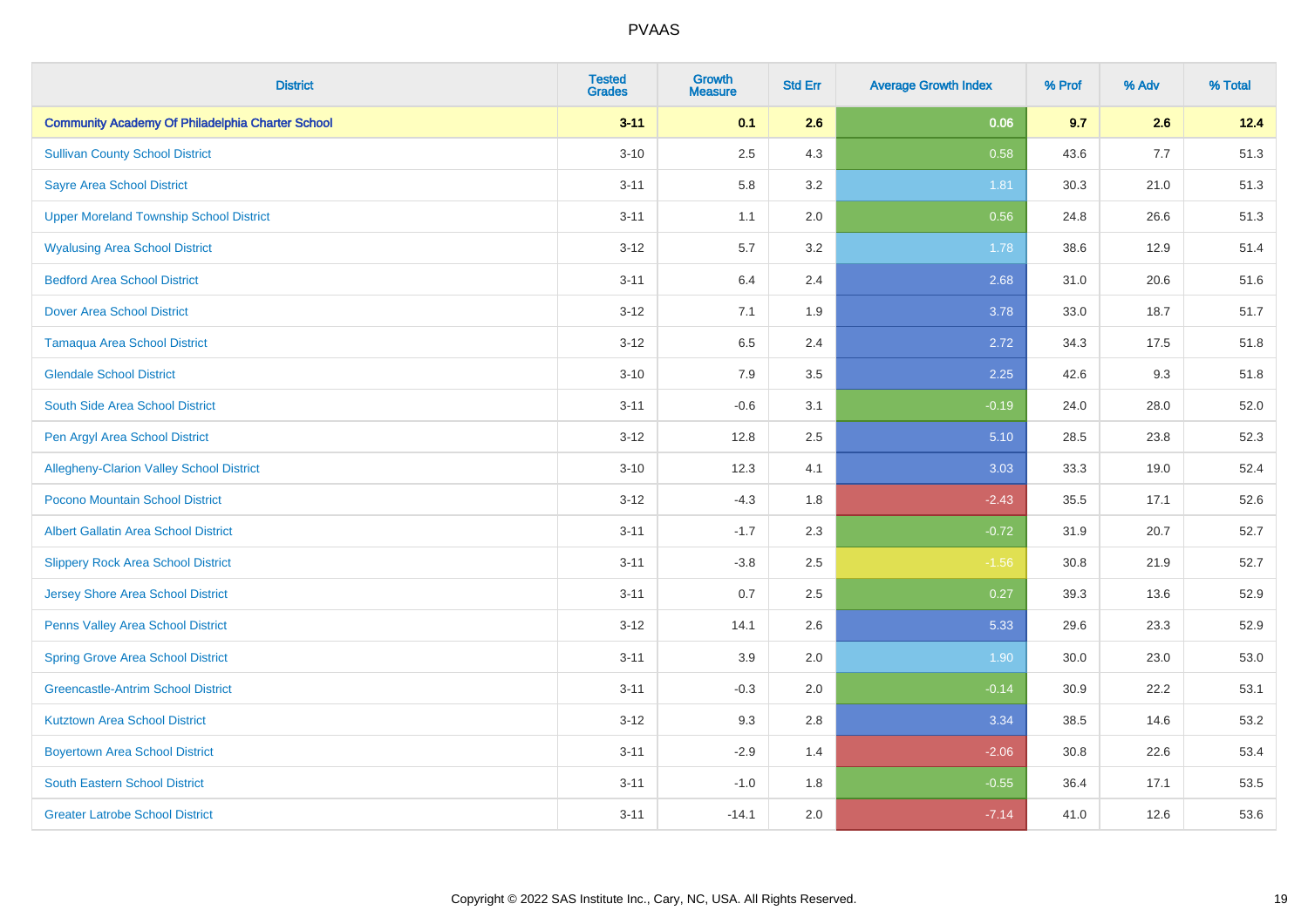| <b>District</b>                                         | <b>Tested</b><br><b>Grades</b> | <b>Growth</b><br><b>Measure</b> | <b>Std Err</b> | <b>Average Growth Index</b> | % Prof | % Adv | % Total |
|---------------------------------------------------------|--------------------------------|---------------------------------|----------------|-----------------------------|--------|-------|---------|
| <b>Community Academy Of Philadelphia Charter School</b> | $3 - 11$                       | 0.1                             | 2.6            | 0.06                        | 9.7    | 2.6   | 12.4    |
| <b>Midd-West School District</b>                        | $3 - 11$                       | 3.6                             | 2.6            | 1.42                        | 28.6   | 25.0  | 53.6    |
| <b>Beaver Area School District</b>                      | $3 - 10$                       | $-3.0$                          | 2.5            | $-1.16$                     | 25.8   | 27.8  | 53.6    |
| Saint Marys Area School District                        | $3 - 11$                       | 6.0                             | 2.2            | 2.69                        | 35.4   | 18.3  | 53.7    |
| <b>Wyomissing Area School District</b>                  | $3-12$                         | $-2.4$                          | 2.6            | $-0.92$                     | 25.6   | 28.1  | 53.7    |
| Northeastern York School District                       | $3 - 11$                       | 3.8                             | 1.8            | 2.11                        | 32.7   | 21.0  | 53.7    |
| East Pennsboro Area School District                     | $3 - 11$                       | 4.8                             | 2.1            | 2.26                        | 36.8   | 16.9  | 53.7    |
| <b>Nazareth Area School District</b>                    | $3 - 11$                       | $-2.5$                          | 1.7            | $-1.53$                     | 29.2   | 24.6  | 53.8    |
| <b>Quakertown Community School District</b>             | $3-12$                         | $-4.3$                          | 1.5            | $-2.79$                     | 33.8   | 20.1  | 53.8    |
| <b>Lakeview School District</b>                         | $3 - 11$                       | $-1.9$                          | 3.5            | $-0.53$                     | 41.5   | 12.3  | 53.8    |
| <b>Red Lion Area School District</b>                    | $3 - 11$                       | 4.5                             | 1.9            | 2.31                        | 32.3   | 21.5  | 53.8    |
| <b>Chichester School District</b>                       | $3 - 11$                       | $-1.8$                          | 4.2            | $-0.44$                     | 40.0   | 14.0  | 54.0    |
| <b>Whitehall-Coplay School District</b>                 | $3 - 11$                       | 11.8                            | 1.7            | 7.06                        | 32.3   | 21.7  | 54.0    |
| <b>Gateway School District</b>                          | $3 - 11$                       | 3.1                             | 2.0            | 1.55                        | 35.7   | 18.5  | 54.2    |
| <b>Dubois Area School District</b>                      | $3 - 11$                       | $-2.8$                          | 2.0            | $-1.37$                     | 35.5   | 19.0  | 54.6    |
| <b>Dallas School District</b>                           | $3 - 11$                       | 8.1                             | 2.1            | 3.87                        | 32.4   | 22.4  | 54.8    |
| <b>Crestwood School District</b>                        | $3 - 11$                       | $-3.4$                          | 2.2            | $-1.52$                     | 33.1   | 21.7  | 54.9    |
| <b>Brockway Area School District</b>                    | $3 - 11$                       | $-0.4$                          | 3.5            | $-0.11$                     | 41.2   | 13.8  | 55.0    |
| <b>United School District</b>                           | $3 - 11$                       | 6.3                             | 3.3            | 1.89                        | 38.8   | 16.3  | 55.0    |
| <b>Neshaminy School District</b>                        | $3 - 11$                       | 8.6                             | 1.3            | 6.56                        | 31.3   | 23.9  | 55.2    |
| Shenango Area School District                           | $3 - 11$                       | 1.7                             | 3.2            | 0.52                        | 41.4   | 13.8  | 55.3    |
| <b>Blackhawk School District</b>                        | $3 - 11$                       | 2.0                             | 2.3            | 0.87                        | 34.6   | 20.7  | 55.3    |
| <b>Bermudian Springs School District</b>                | $3 - 11$                       | 2.5                             | 2.4            | 1.05                        | 31.8   | 23.5  | 55.3    |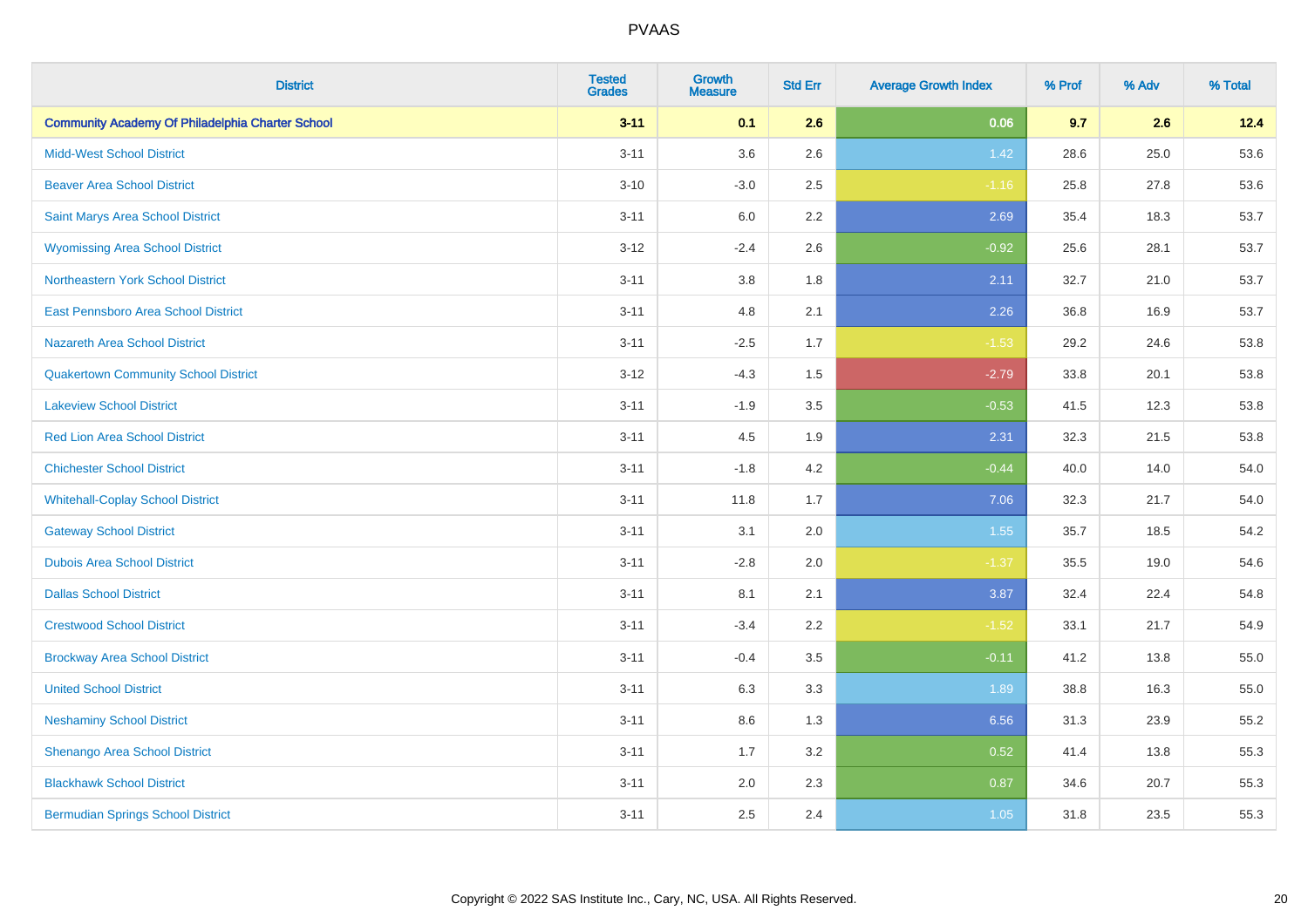| <b>District</b>                                         | <b>Tested</b><br><b>Grades</b> | <b>Growth</b><br><b>Measure</b> | <b>Std Err</b> | <b>Average Growth Index</b> | % Prof | % Adv | % Total |
|---------------------------------------------------------|--------------------------------|---------------------------------|----------------|-----------------------------|--------|-------|---------|
| <b>Community Academy Of Philadelphia Charter School</b> | $3 - 11$                       | 0.1                             | 2.6            | 0.06                        | 9.7    | 2.6   | 12.4    |
| <b>Montour School District</b>                          | $3 - 11$                       | $-6.1$                          | 2.1            | $-2.95$                     | 31.8   | 23.6  | 55.3    |
| <b>Lehighton Area School District</b>                   | $3 - 11$                       | 11.4                            | 2.4            | 4.84                        | 30.5   | 24.9  | 55.3    |
| <b>Central York School District</b>                     | $3 - 12$                       | 12.9                            | 1.5            | 8.64                        | 31.4   | 24.1  | 55.5    |
| <b>Galeton Area School District</b>                     | $3 - 11$                       | 5.4                             | 5.4            | 1.01                        | 33.3   | 22.2  | 55.6    |
| <b>Homer-Center School District</b>                     | $3 - 11$                       | 8.8                             | 3.5            | 2.53                        | 38.0   | 17.7  | 55.8    |
| <b>South Western School District</b>                    | $3 - 12$                       | 2.5                             | 1.7            | 1.48                        | 36.2   | 19.7  | 55.9    |
| <b>Wilson School District</b>                           | $3 - 12$                       | 0.5                             | 1.5            | 0.32                        | 30.4   | 25.5  | 55.9    |
| Wilmington Area School District                         | $3 - 11$                       | 11.1                            | 3.3            | 3.37                        | 29.8   | 26.2  | 56.0    |
| <b>York Suburban School District</b>                    | $3 - 11$                       | 7.4                             | 2.1            | 3.55                        | 24.9   | 31.2  | 56.1    |
| <b>Brandywine Heights Area School District</b>          | $3 - 11$                       | 5.8                             | 2.6            | 2.27                        | 27.7   | 28.6  | 56.2    |
| <b>Central Valley School District</b>                   | $3 - 10$                       | 4.7                             | 2.6            | 1.83                        | 37.8   | 18.5  | 56.3    |
| <b>Muncy School District</b>                            | $3 - 11$                       | 6.9                             | 3.3            | 2.12                        | 37.6   | 18.8  | 56.4    |
| <b>North East School District</b>                       | $3 - 11$                       | $-5.3$                          | 2.7            | $-1.97$                     | 31.7   | 24.8  | 56.4    |
| <b>Wissahickon School District</b>                      | $3 - 10$                       | $-5.3$                          | 1.7            | $-3.14$                     | 27.5   | 29.0  | 56.6    |
| <b>Blue Mountain School District</b>                    | $3 - 10$                       | 12.2                            | 2.1            | 5.81                        | 30.7   | 26.1  | 56.8    |
| <b>Springfield School District</b>                      | $3 - 11$                       | 1.2                             | 1.7            | 0.69                        | 31.8   | 25.2  | 56.9    |
| <b>South Butler County School District</b>              | $3 - 10$                       | 6.3                             | 2.2            | 2.80                        | 37.8   | 19.2  | 57.0    |
| Montoursville Area School District                      | $3 - 12$                       | $-8.4$                          | 2.6            | $-3.17$                     | 38.8   | 18.2  | 57.0    |
| <b>Belle Vernon Area School District</b>                | $3 - 11$                       | 11.1                            | 2.3            | 4.88                        | 31.6   | 25.4  | 57.1    |
| <b>Bloomsburg Area School District</b>                  | $3 - 10$                       | 4.3                             | 3.4            | 1.26                        | 36.5   | 20.6  | 57.1    |
| <b>Spring Cove School District</b>                      | $3 - 11$                       | 9.1                             | 2.4            | 3.77                        | 31.8   | 25.4  | 57.1    |
| <b>Donegal School District</b>                          | $3 - 12$                       | 5.9                             | 2.2            | 2.72                        | 34.1   | 23.1  | 57.2    |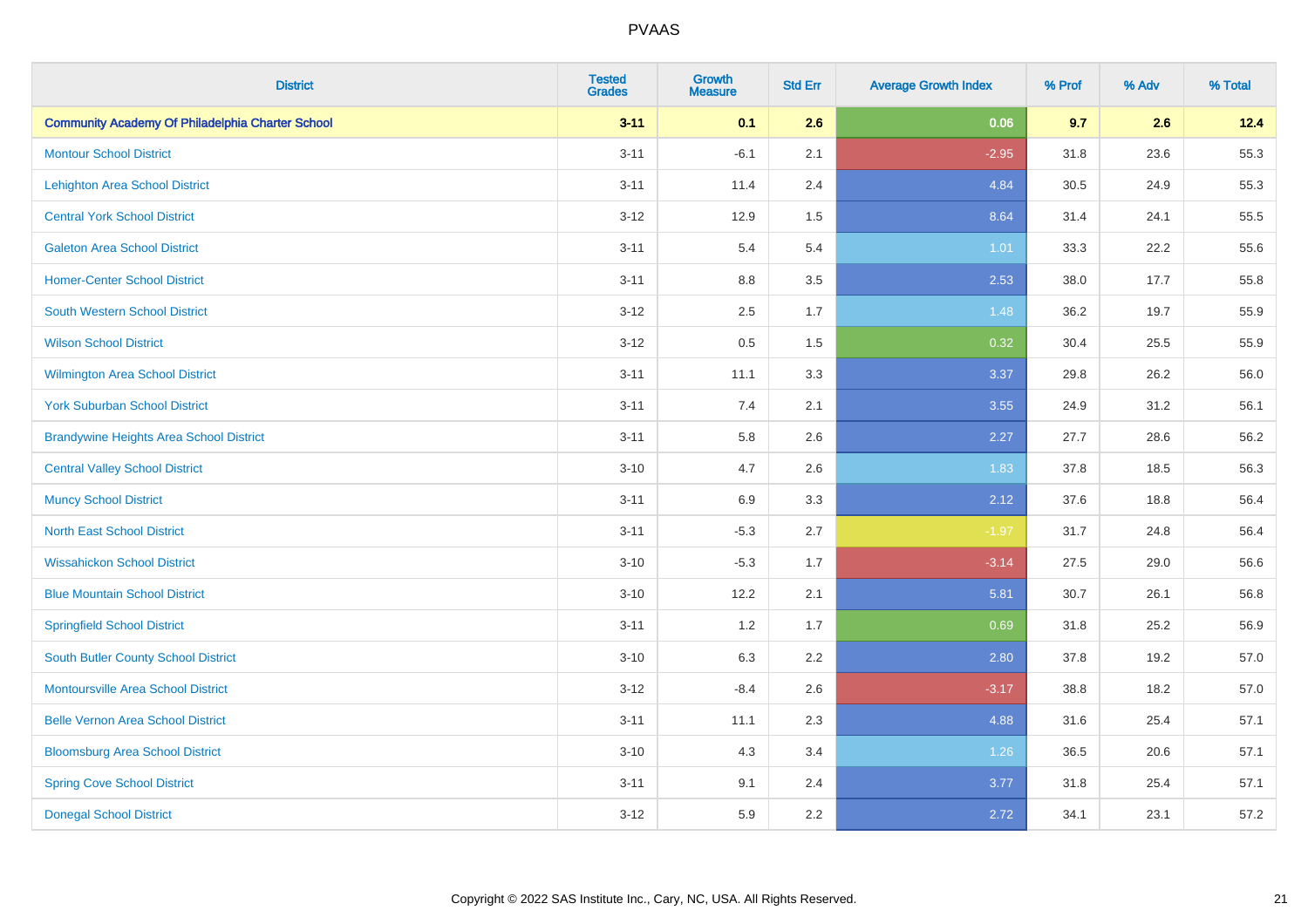| <b>District</b>                                         | <b>Tested</b><br><b>Grades</b> | <b>Growth</b><br><b>Measure</b> | <b>Std Err</b> | <b>Average Growth Index</b> | % Prof | % Adv | % Total |
|---------------------------------------------------------|--------------------------------|---------------------------------|----------------|-----------------------------|--------|-------|---------|
| <b>Community Academy Of Philadelphia Charter School</b> | $3 - 11$                       | 0.1                             | 2.6            | 0.06                        | 9.7    | 2.6   | 12.4    |
| <b>Armstrong School District</b>                        | $3 - 11$                       | $9.8\,$                         | 1.6            | 6.22                        | 32.8   | 24.6  | 57.4    |
| <b>Lower Dauphin School District</b>                    | $3 - 11$                       | 5.3                             | 1.8            | 3.03                        | 30.6   | 26.8  | 57.5    |
| Capital Area School for the Arts Charter School         | $9 - 11$                       | 14.2                            | 4.5            | 3.13                        | 27.5   | 30.0  | 57.5    |
| <b>Fleetwood Area School District</b>                   | $3 - 10$                       | 10.4                            | 2.0            | 5.19                        | 31.7   | 25.8  | 57.5    |
| <b>Ridgway Area School District</b>                     | $3 - 11$                       | $-6.1$                          | 4.0            | $-1.53$                     | 42.2   | 15.6  | 57.8    |
| <b>California Area School District</b>                  | $3 - 10$                       | $-13.7$                         | 4.5            | $-3.06$                     | 41.7   | 16.7  | 58.3    |
| <b>Avon Grove Charter School</b>                        | $3 - 11$                       | $9.8\,$                         | 3.1            | 3.18                        | 32.4   | 26.0  | 58.4    |
| <b>Abington School District</b>                         | $3 - 10$                       | 0.9                             | 1.6            | 0.57                        | 29.7   | 28.7  | 58.4    |
| <b>Conestoga Valley School District</b>                 | $3 - 11$                       | 2.4                             | 1.7            | 1.43                        | 35.0   | 23.5  | 58.5    |
| <b>Twin Valley School District</b>                      | $3 - 12$                       | $-3.2$                          | 1.9            | $-1.68$                     | 38.8   | 19.8  | 58.6    |
| <b>Conemaugh Township Area School District</b>          | $3-12$                         | 4.8                             | 3.5            | 1.39                        | 30.9   | 27.8  | 58.8    |
| <b>Riverside Beaver County School District</b>          | $3 - 11$                       | $-5.5$                          | 2.7            | $-2.03$                     | 35.8   | 23.2  | 59.0    |
| <b>East Penn School District</b>                        | $3 - 11$                       | 8.9                             | 1.2            | 7.61                        | 32.8   | 26.4  | 59.2    |
| <b>Canon-Mcmillan School District</b>                   | $3 - 11$                       | $-5.0$                          | 1.5            | $-3.25$                     | 30.8   | 28.5  | 59.3    |
| Northwestern Lehigh School District                     | $3 - 11$                       | $-2.4$                          | 2.1            | $-1.14$                     | 41.7   | 17.9  | 59.5    |
| <b>West Chester Area School District</b>                | $3 - 11$                       | $-2.1$                          | 1.2            | $-1.83$                     | 36.4   | 23.2  | 59.6    |
| <b>Pennridge School District</b>                        | $3 - 10$                       | 7.4                             | 1.5            | 5.10                        | 32.0   | 27.6  | 59.6    |
| <b>Phoenixville Area School District</b>                | $3 - 11$                       | $7.3$                           | 1.8            | 3.96                        | 32.3   | 27.6  | 59.8    |
| <b>Moon Area School District</b>                        | $3 - 11$                       | 1.5                             | 1.8            | 0.86                        | 34.5   | 25.5  | 60.0    |
| <b>Bellwood-Antis School District</b>                   | $3 - 10$                       | 3.5                             | 2.8            | 1.24                        | 40.9   | 19.4  | 60.2    |
| <b>Indiana Area School District</b>                     | $3 - 11$                       | 12.0                            | 2.0            | 5.98                        | 30.0   | 30.4  | 60.3    |
| <b>Perkiomen Valley School District</b>                 | $3 - 11$                       | 2.7                             | 1.5            | 1.83                        | 35.0   | 25.3  | 60.3    |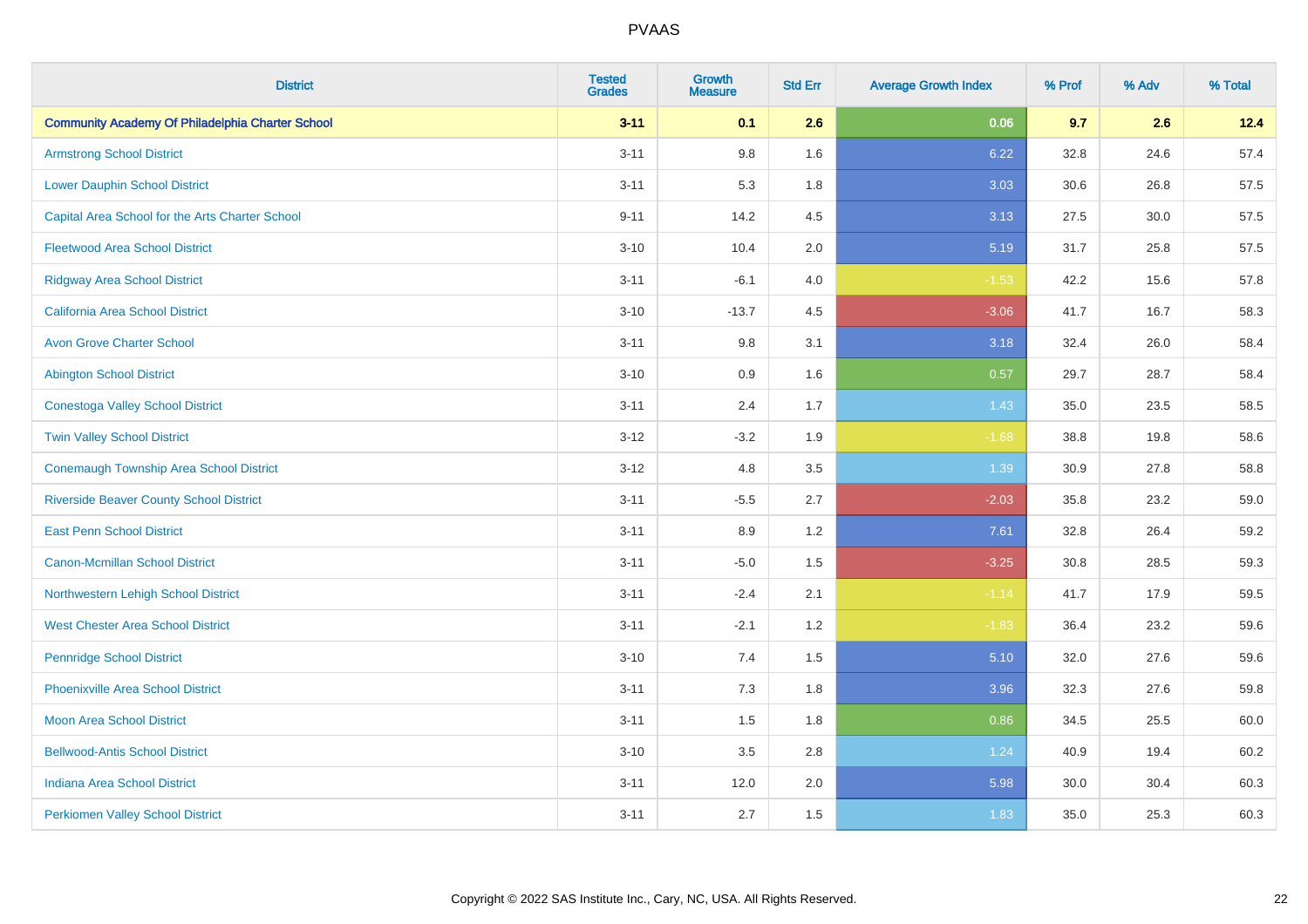| <b>District</b>                                         | <b>Tested</b><br><b>Grades</b> | <b>Growth</b><br><b>Measure</b> | <b>Std Err</b> | <b>Average Growth Index</b> | % Prof | % Adv | % Total |
|---------------------------------------------------------|--------------------------------|---------------------------------|----------------|-----------------------------|--------|-------|---------|
| <b>Community Academy Of Philadelphia Charter School</b> | $3 - 11$                       | 0.1                             | 2.6            | 0.06                        | 9.7    | 2.6   | 12.4    |
| <b>Plum Borough School District</b>                     | $3 - 11$                       | $-9.4$                          | 2.4            | $-3.98$                     | 32.9   | 27.4  | 60.4    |
| <b>Cocalico School District</b>                         | $3 - 11$                       | 12.3                            | 1.9            | 6.48                        | 28.2   | 32.3  | 60.5    |
| <b>Conewago Valley School District</b>                  | $3 - 12$                       | 7.6                             | 1.7            | 4.46                        | 41.3   | 19.4  | 60.6    |
| <b>Brookville Area School District</b>                  | $3 - 11$                       | 6.8                             | 3.1            | 2.19                        | 46.1   | 14.6  | 60.7    |
| Pennsylvania Leadership Charter School                  | $3 - 11$                       | 8.0                             | 1.9            | 4.22                        | 33.1   | 27.8  | 60.9    |
| <b>Richland School District</b>                         | $3 - 11$                       | $-6.9$                          | 2.6            | $-2.63$                     | 40.1   | 20.9  | 61.0    |
| <b>Hermitage School District</b>                        | $3 - 12$                       | 14.0                            | 2.5            | 5.59                        | 34.0   | 27.0  | 61.0    |
| <b>Owen J Roberts School District</b>                   | $3 - 11$                       | $-3.5$                          | 1.5            | $-2.27$                     | 36.8   | 24.4  | 61.2    |
| <b>Garnet Valley School District</b>                    | $3 - 10$                       | 0.2                             | 1.7            | 0.13                        | 34.9   | 26.4  | 61.3    |
| <b>Oley Valley School District</b>                      | $3 - 11$                       | 1.4                             | 2.4            | 0.56                        | 37.4   | 23.9  | 61.4    |
| <b>Jenkintown School District</b>                       | $3 - 11$                       | $-7.9$                          | 4.1            | $-1.92$                     | 34.1   | 27.3  | 61.4    |
| <b>Evergreen Community Charter School</b>               | $6 - 11$                       | $-1.1$                          | 4.7            | $-0.23$                     | 34.6   | 26.9  | 61.5    |
| <b>Manheim Township School District</b>                 | $3 - 12$                       | 10.9                            | 1.5            | 7.51                        | 30.9   | 31.0  | 61.9    |
| <b>Parkland School District</b>                         | $3 - 11$                       | $-3.7$                          | 1.2            | $-3.17$                     | 31.4   | 30.6  | 62.0    |
| West Jefferson Hills School District                    | $3 - 11$                       | 1.9                             | 1.9            | 0.99                        | 34.8   | 27.3  | 62.1    |
| Downingtown Area School District                        | $3 - 11$                       | 4.4                             | 1.1            | 4.06                        | 30.1   | 32.0  | 62.2    |
| <b>Coudersport Area School District</b>                 | $3 - 11$                       | 14.8                            | 3.4            | 4.33                        | 34.7   | 28.0  | 62.7    |
| <b>Central Columbia School District</b>                 | $3 - 12$                       | 0.3                             | 2.3            | 0.12                        | 25.4   | 37.6  | 63.0    |
| <b>Haverford Township School District</b>               | $3 - 11$                       | 1.4                             | 1.4            | 1.05                        | 36.7   | 26.3  | 63.0    |
| <b>Manheim Central School District</b>                  | $3 - 11$                       | 12.8                            | 2.0            | 6.52                        | 27.8   | 35.4  | 63.2    |
| <b>Tuscarora School District</b>                        | $3 - 11$                       | 13.4                            | 2.2            | 6.20                        | 37.1   | 26.3  | 63.4    |
| North Clarion County School District                    | $3 - 12$                       | 3.4                             | 4.1            | 0.83                        | 45.0   | 18.8  | 63.8    |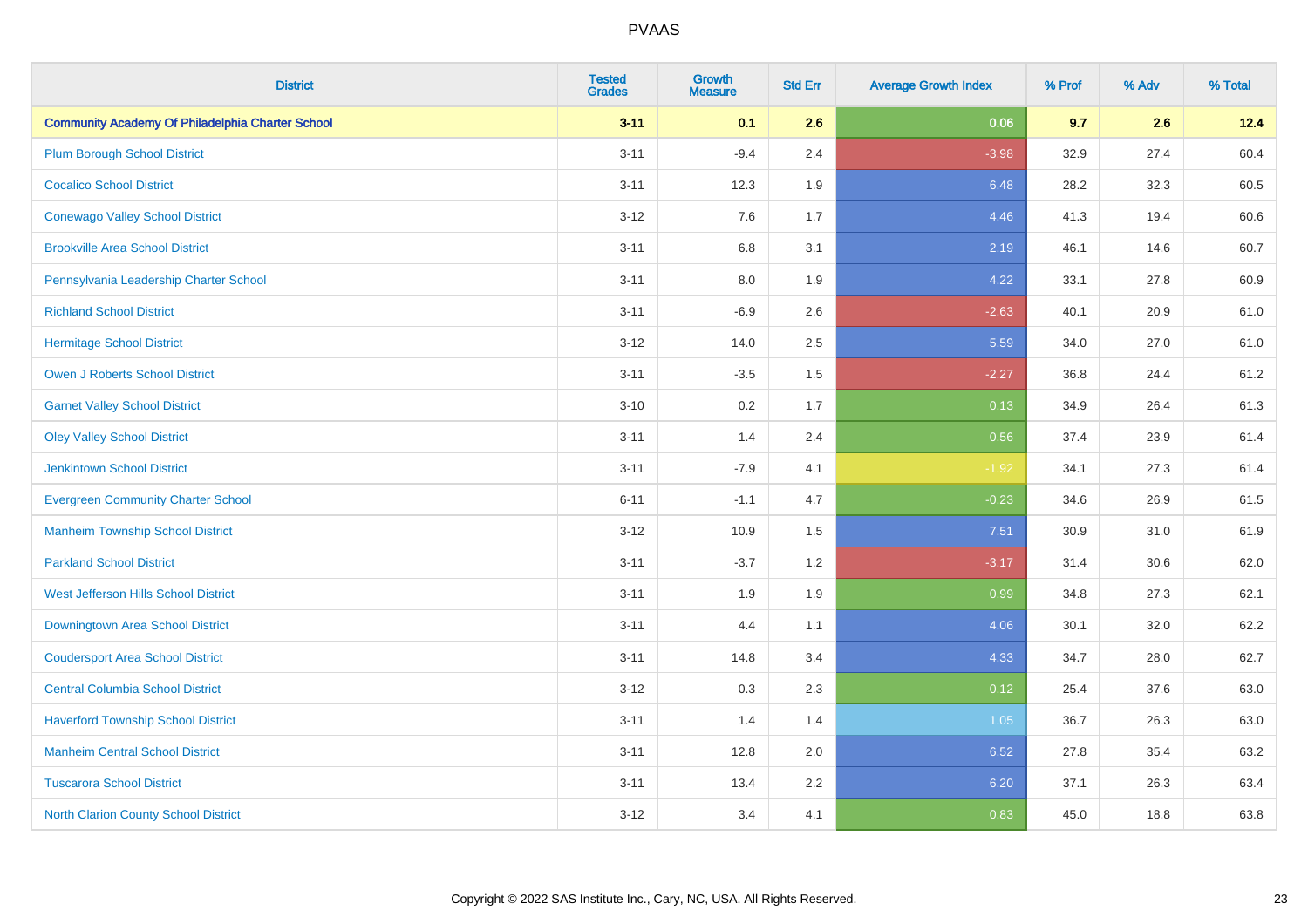| <b>District</b>                                         | <b>Tested</b><br><b>Grades</b> | <b>Growth</b><br><b>Measure</b> | <b>Std Err</b> | <b>Average Growth Index</b> | % Prof | % Adv | % Total |
|---------------------------------------------------------|--------------------------------|---------------------------------|----------------|-----------------------------|--------|-------|---------|
| <b>Community Academy Of Philadelphia Charter School</b> | $3 - 11$                       | 0.1                             | 2.6            | 0.06                        | 9.7    | 2.6   | 12.4    |
| <b>Greenwood School District</b>                        | $3 - 11$                       | 11.3                            | 3.6            | 3.14                        | 31.2   | 32.8  | 63.9    |
| <b>Elizabethtown Area School District</b>               | $3 - 12$                       | 7.1                             | 1.7            | 4.19                        | 36.4   | 27.6  | 64.0    |
| <b>Warwick School District</b>                          | $3 - 11$                       | 21.7                            | 1.8            | 11.76                       | 27.7   | 36.3  | 64.0    |
| <b>Sharpsville Area School District</b>                 | $3 - 11$                       | 3.8                             | 3.7            | 1.04                        | 41.1   | 23.2  | 64.3    |
| <b>Benton Area School District</b>                      | $3 - 10$                       | 8.1                             | 4.0            | 2.01                        | 35.7   | 28.6  | 64.3    |
| <b>Upper Dauphin Area School District</b>               | $3 - 11$                       | 16.5                            | 5.1            | 3.26                        | 37.5   | 26.8  | 64.3    |
| <b>West Allegheny School District</b>                   | $3 - 12$                       | $8.6\,$                         | 2.0            | 4.34                        | 37.3   | 27.2  | 64.5    |
| <b>Millcreek Township School District</b>               | $3 - 11$                       | 9.1                             | 1.4            | 6.61                        | 34.5   | 30.1  | 64.6    |
| <b>Upper Dublin School District</b>                     | $3 - 12$                       | 2.1                             | 1.8            | 1.19                        | 34.7   | 30.0  | 64.7    |
| <b>North Pocono School District</b>                     | $3 - 11$                       | 13.1                            | 3.7            | 3.54                        | 31.4   | 33.3  | 64.7    |
| <b>Rose Tree Media School District</b>                  | $3 - 10$                       | $-2.8$                          | 2.1            | $-1.33$                     | 35.2   | 29.6  | 64.8    |
| <b>Franklin Regional School District</b>                | $3 - 11$                       | 11.3                            | 1.8            | 6.13                        | 30.0   | 35.0  | 65.0    |
| <b>Norwin School District</b>                           | $3 - 11$                       | $-1.1$                          | 1.6            | $-0.70$                     | 37.7   | 27.6  | 65.2    |
| <b>Pennsbury School District</b>                        | $3 - 11$                       | 5.6                             | 1.3            | 4.38                        | 37.7   | 27.7  | 65.4    |
| <b>Abington Heights School District</b>                 | $3 - 11$                       | 6.7                             | 1.7            | 4.00                        | 33.8   | 31.7  | 65.5    |
| <b>Saucon Valley School District</b>                    | $3 - 11$                       | 18.9                            | 2.2            | 8.48                        | 26.0   | 39.6  | 65.6    |
| <b>Tyrone Area School District</b>                      | $3 - 12$                       | 29.2                            | 2.3            | 12.86                       | 36.6   | 29.1  | 65.7    |
| <b>Seneca Valley School District</b>                    | $3 - 11$                       | $0.8\,$                         | 1.4            | 0.54                        | 40.6   | 25.2  | 65.8    |
| <b>Quaker Valley School District</b>                    | $3 - 11$                       | 12.2                            | 2.5            | 4.90                        | 39.5   | 26.4  | 65.9    |
| <b>West Branch Area School District</b>                 | $3 - 11$                       | 17.0                            | 3.3            | 5.20                        | 47.1   | 19.1  | 66.2    |
| <b>North Penn School District</b>                       | $3 - 11$                       | 17.6                            | 1.0            | 17.53                       | 30.8   | 35.7  | 66.4    |
| <b>Montrose Area School District</b>                    | $3 - 10$                       | 12.3                            | 2.8            | 4.41                        | 37.8   | 28.9  | 66.7    |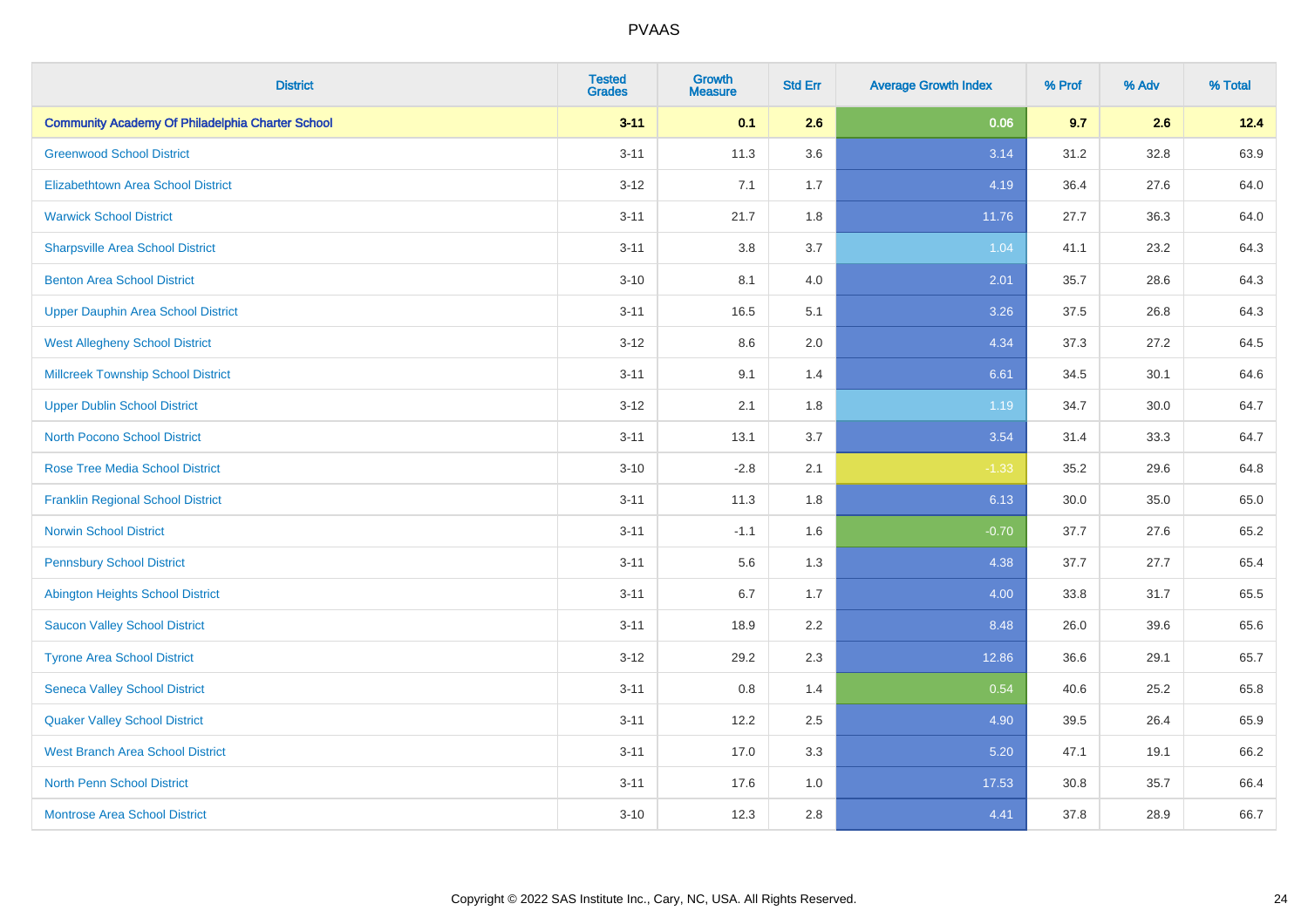| <b>District</b>                                         | <b>Tested</b><br><b>Grades</b> | <b>Growth</b><br><b>Measure</b> | <b>Std Err</b> | <b>Average Growth Index</b> | % Prof | % Adv | % Total |
|---------------------------------------------------------|--------------------------------|---------------------------------|----------------|-----------------------------|--------|-------|---------|
| <b>Community Academy Of Philadelphia Charter School</b> | $3 - 11$                       | 0.1                             | 2.6            | 0.06                        | 9.7    | 2.6   | 12.4    |
| <b>Pequea Valley School District</b>                    | $3 - 11$                       | 18.0                            | 3.1            | 5.74                        | 29.2   | 37.5  | 66.7    |
| <b>Hempfield School District</b>                        | $3 - 11$                       | 13.4                            | 1.3            | 10.53                       | 29.9   | 36.8  | 66.7    |
| <b>Southern York County School District</b>             | $3 - 11$                       | 15.5                            | 1.8            | 8.48                        | 37.6   | 29.2  | 66.8    |
| <b>Upper Merion Area School District</b>                | $3 - 11$                       | 14.0                            | 2.0            | 7.15                        | 34.4   | 32.6  | 67.0    |
| <b>Avon Grove School District</b>                       | $3 - 10$                       | 7.6                             | 1.4            | 5.29                        | 33.7   | 33.2  | 67.0    |
| Southern Lehigh School District                         | $3 - 11$                       | $-4.1$                          | 2.1            | $-1.94$                     | 39.3   | 28.0  | 67.2    |
| <b>Freeport Area School District</b>                    | $3 - 10$                       | $-0.2$                          | 2.1            | $-0.10$                     | 37.4   | 29.8  | 67.2    |
| <b>Great Valley School District</b>                     | $3 - 11$                       | 5.4                             | 2.0            | 2.77                        | 33.8   | 33.5  | 67.3    |
| <b>Council Rock School District</b>                     | $3 - 11$                       | 13.5                            | 1.1            | 12.27                       | 32.0   | 35.4  | 67.4    |
| <b>Bethel Park School District</b>                      | $3 - 11$                       | $-4.4$                          | 1.7            | $-2.62$                     | 40.1   | 27.3  | 67.4    |
| <b>Littlestown Area School District</b>                 | $3 - 11$                       | 28.7                            | 2.4            | 11.83                       | 38.4   | 29.3  | 67.7    |
| Lampeter-Strasburg School District                      | $3 - 12$                       | 11.0                            | 1.9            | 5.69                        | 35.4   | 32.3  | 67.7    |
| <b>Springfield Township School District</b>             | $3 - 11$                       | $-3.9$                          | 3.1            | $-1.27$                     | 37.2   | 30.8  | 68.1    |
| <b>Clearfield Area School District</b>                  | $3 - 10$                       | $-1.3$                          | 3.7            | $-0.34$                     | 43.9   | 24.6  | 68.4    |
| <b>Delaware Valley School District</b>                  | $3 - 11$                       | 15.7                            | 1.6            | 9.62                        | 36.7   | 32.1  | 68.8    |
| <b>Mars Area School District</b>                        | $3 - 10$                       | 6.6                             | 1.9            | 3.45                        | 36.7   | 32.4  | 69.1    |
| <b>Berlin Brothersvalley School District</b>            | $3 - 11$                       | 19.6                            | 4.0            | 4.93                        | 28.3   | 41.3  | 69.6    |
| <b>Methacton School District</b>                        | $3 - 11$                       | 11.0                            | 1.6            | 6.94                        | 36.0   | 33.6  | 69.6    |
| <b>Souderton Area School District</b>                   | $3 - 11$                       | 18.5                            | 1.4            | 12.86                       | 39.2   | 31.2  | 70.4    |
| <b>Wallingford-Swarthmore School District</b>           | $3 - 10$                       | 5.0                             | 2.2            | 2.25                        | 33.3   | 37.1  | 70.4    |
| South Fayette Township School District                  | $3 - 11$                       | 6.0                             | 1.8            | 3.33                        | 32.2   | 38.3  | 70.5    |
| <b>Cumberland Valley School District</b>                | $3 - 12$                       | 18.6                            | 1.2            | 15.79                       | 31.3   | 39.2  | 70.5    |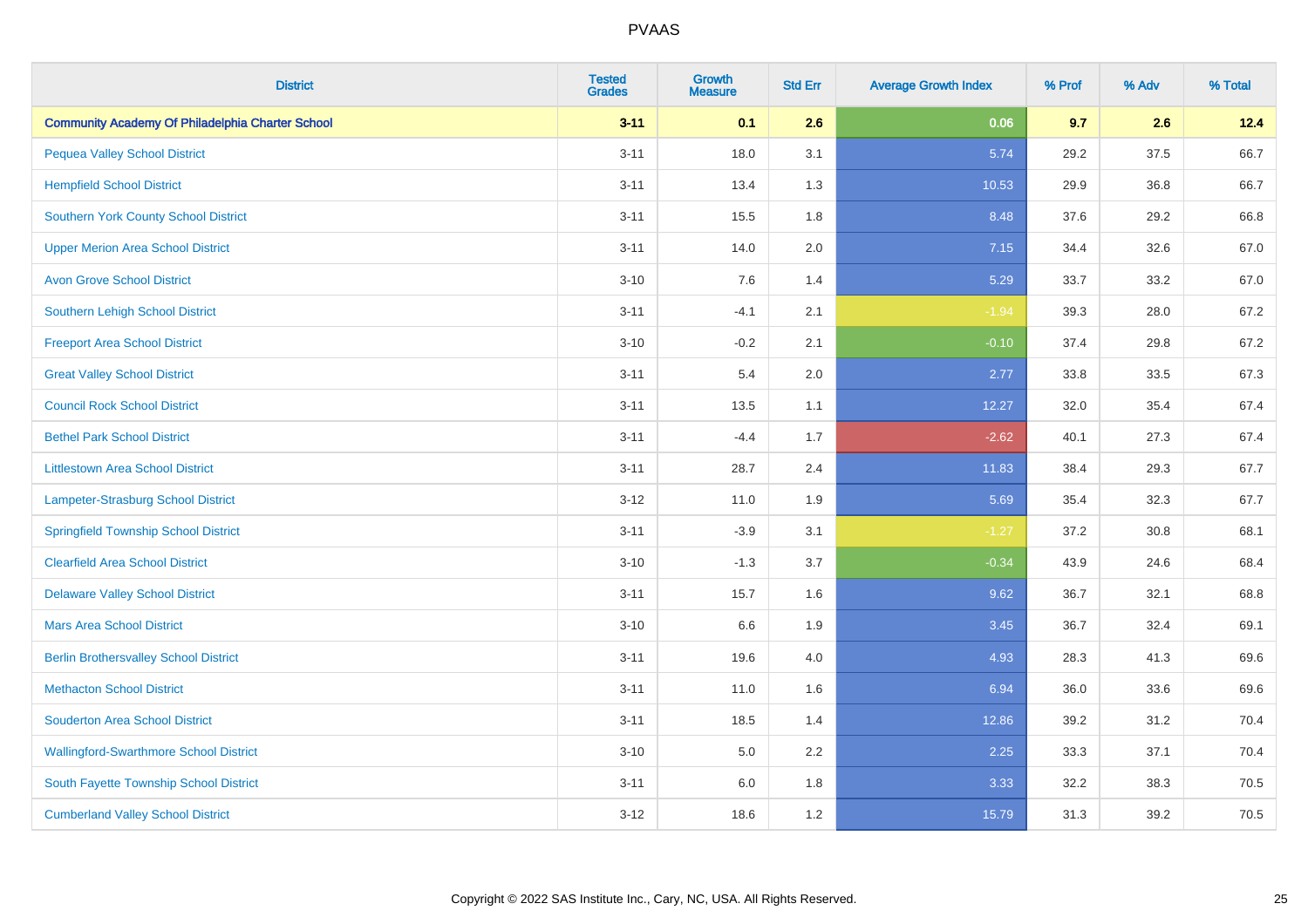| <b>District</b>                                         | <b>Tested</b><br><b>Grades</b> | <b>Growth</b><br><b>Measure</b> | <b>Std Err</b> | <b>Average Growth Index</b> | % Prof | % Adv | % Total |
|---------------------------------------------------------|--------------------------------|---------------------------------|----------------|-----------------------------|--------|-------|---------|
| <b>Community Academy Of Philadelphia Charter School</b> | $3 - 11$                       | 0.1                             | 2.6            | 0.06                        | 9.7    | 2.6   | 12.4    |
| <b>Oswayo Valley School District</b>                    | $3 - 12$                       | 9.9                             | 5.1            | 1.93                        | 26.5   | 44.1  | 70.6    |
| <b>Colonial School District</b>                         | $3 - 11$                       | 22.1                            | 1.6            | 13.55                       | 27.2   | 43.5  | 70.6    |
| <b>Tredyffrin-Easttown School District</b>              | $3 - 10$                       | 8.7                             | 2.4            | 3.57                        | 35.2   | 35.8  | 71.0    |
| <b>Dallastown Area School District</b>                  | $3 - 11$                       | 19.9                            | 1.4            | 14.14                       | 36.8   | 34.2  | 71.0    |
| <b>Radnor Township School District</b>                  | $3 - 12$                       | 7.5                             | 1.9            | 4.03                        | 33.0   | 38.3  | 71.3    |
| <b>Lower Moreland Township School District</b>          | $3 - 11$                       | 8.7                             | 2.0            | 4.35                        | 38.2   | 33.2  | 71.4    |
| <b>Eastern Lancaster County School District</b>         | $3 - 12$                       | 2.9                             | 3.2            | 0.91                        | 35.2   | 36.4  | 71.6    |
| <b>Lewisburg Area School District</b>                   | $3 - 11$                       | 1.7                             | 2.4            | 0.72                        | 35.9   | 35.9  | 71.8    |
| <b>Loyalsock Township School District</b>               | $3-12$                         | 26.7                            | 2.7            | 9.92                        | 36.8   | 35.1  | 71.9    |
| <b>Penn-Trafford School District</b>                    | $3 - 11$                       | 2.9                             | 1.8            | 1.68                        | 46.3   | 26.2  | 72.5    |
| Palmyra Area School District                            | $3 - 11$                       | 16.2                            | 1.8            | 9.02                        | 38.8   | 34.0  | 72.8    |
| North Allegheny School District                         | $3 - 11$                       | 18.0                            | 1.3            | 14.25                       | 30.5   | 42.9  | 73.4    |
| <b>Camp Hill School District</b>                        | $3 - 12$                       | 20.7                            | 2.9            | 7.00                        | 32.3   | 41.4  | 73.7    |
| <b>Marple Newtown School District</b>                   | $3 - 11$                       | 20.6                            | 2.3            | 8.95                        | 31.1   | 42.7  | 73.8    |
| <b>Wayne Highlands School District</b>                  | $3 - 11$                       | 22.5                            | 2.5            | 9.16                        | 33.8   | 40.4  | 74.2    |
| Fox Chapel Area School District                         | $3 - 11$                       | 17.6                            | 1.9            | 9.47                        | 22.9   | 52.0  | 74.9    |
| <b>Harbor Creek School District</b>                     | $3 - 11$                       | 13.4                            | 2.3            | 5.80                        | 34.5   | 40.7  | 75.2    |
| <b>Spring-Ford Area School District</b>                 | $3 - 11$                       | 16.6                            | 1.2            | 14.02                       | 30.4   | 45.3  | 75.7    |
| <b>Central Bucks School District</b>                    | $3 - 11$                       | 15.5                            | 0.9            | 17.94                       | 34.8   | 41.4  | 76.2    |
| <b>Upper Saint Clair School District</b>                | $3 - 11$                       | 13.8                            | 1.8            | 7.86                        | 32.2   | 44.5  | 76.7    |
| <b>Fairview School District</b>                         | $3 - 11$                       | 8.3                             | 2.4            | 3.43                        | 41.9   | 34.9  | 76.7    |
| <b>Peters Township School District</b>                  | $3 - 11$                       | 14.1                            | 1.7            | 8.16                        | 35.2   | 41.6  | 76.8    |